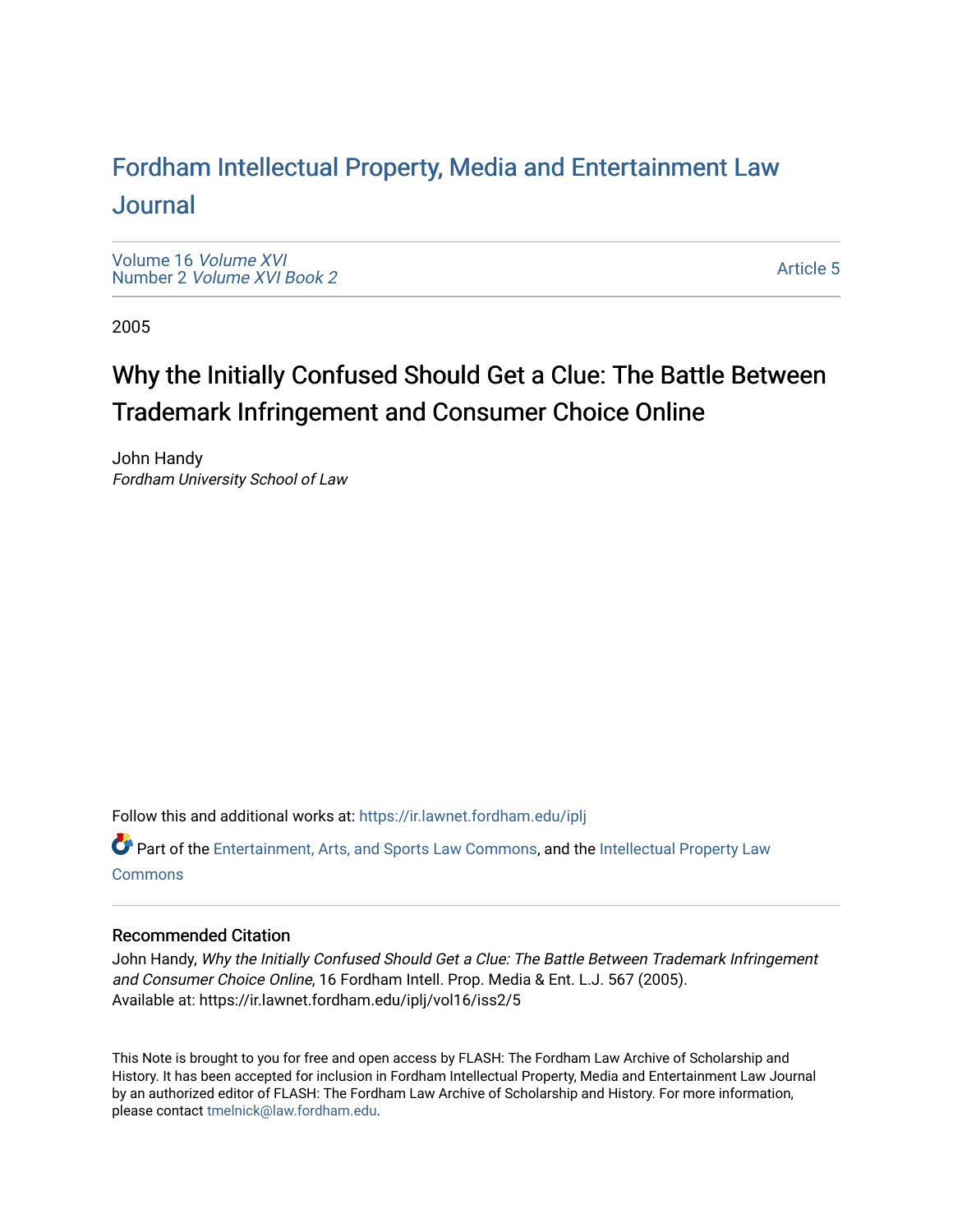# Why the Initially Confused Should Get a Clue: The Battle Between Trademark Infringement and Consumer Choice Online

# Cover Page Footnote

Professor Sonia Katyal, Professor Kenneth Plevan, Fordham Intellectual Property, Entertainment and Media Law Journal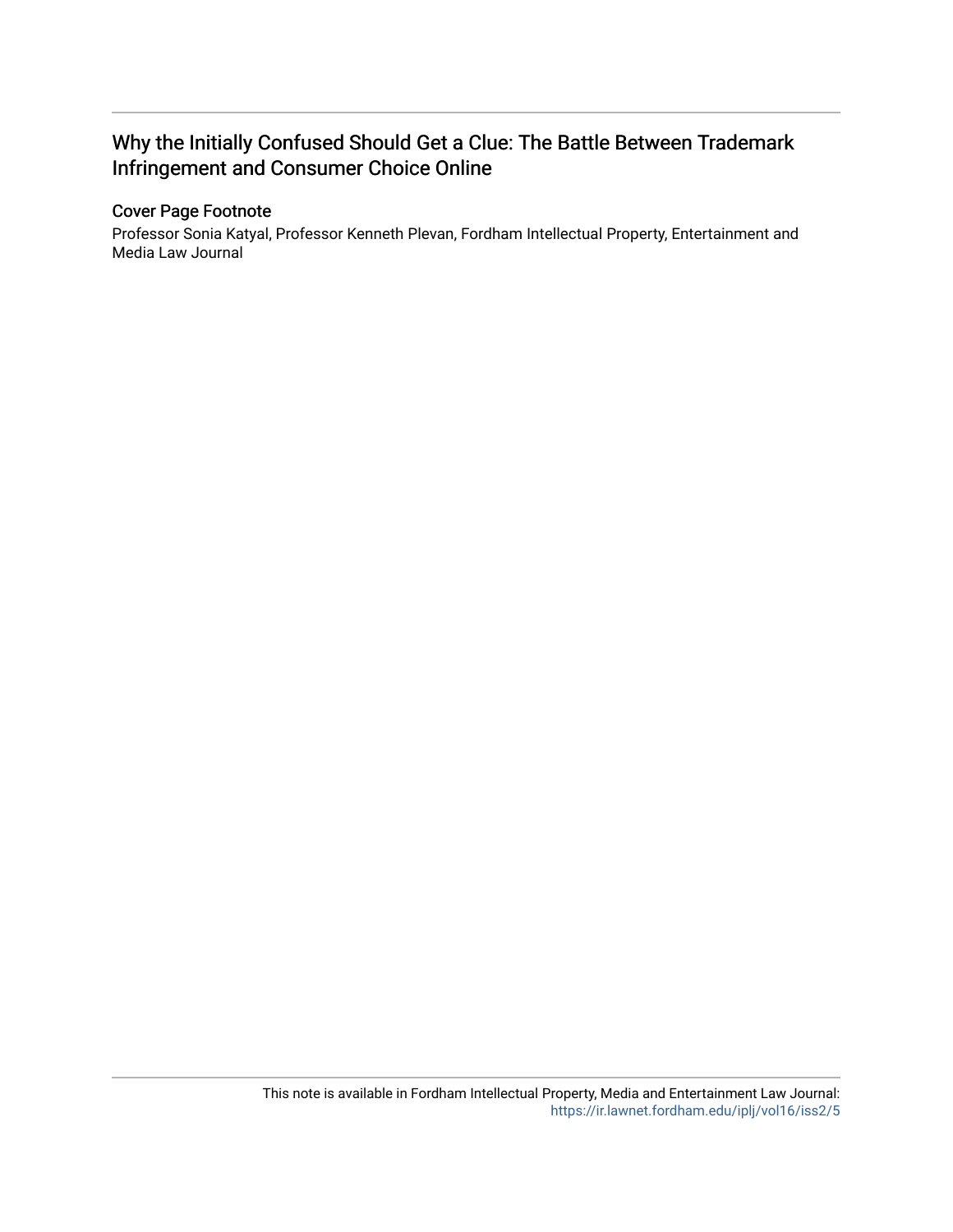# **NOTES**

# Why the Initially Confused Should Get a Clue: The Battle BetweenTrademark Infringement and Consumer Choice Online

# John Handy<sup>\*</sup>

| CONTEXTUAL ADVERTISING VIA SEARCH ENGINES AND    |                                                                                                       |  |
|--------------------------------------------------|-------------------------------------------------------------------------------------------------------|--|
| $\overline{A}$                                   | <b>SEARCH ENGINES AND KEYED BANNER ADVERTISEMENTS 571</b><br>B. CONTEXTUAL POP-UP ADVERTISEMENTS  572 |  |
| II. TRADEMARK LAW AND THE LEGALITY OF CONTEXTUAL |                                                                                                       |  |
|                                                  | 2. Likelihood of Confusion and the Initial Interest                                                   |  |
|                                                  | <b>B. CONTEXTUAL BANNER ADVERTISEMENTS UNDER FIRE 580</b>                                             |  |

J.D. Candidate, Fordham University School of Law, 2006; B.S., Cornell University, 1997. The author would like to thank Professor Sonia Katyal for her advice and encouragement, Professor Kenneth Plevan for inspiring the topic and the members of the Fordham Intellectual Property, Media & Entertainment Law Journal who contributed to the completion of this Note.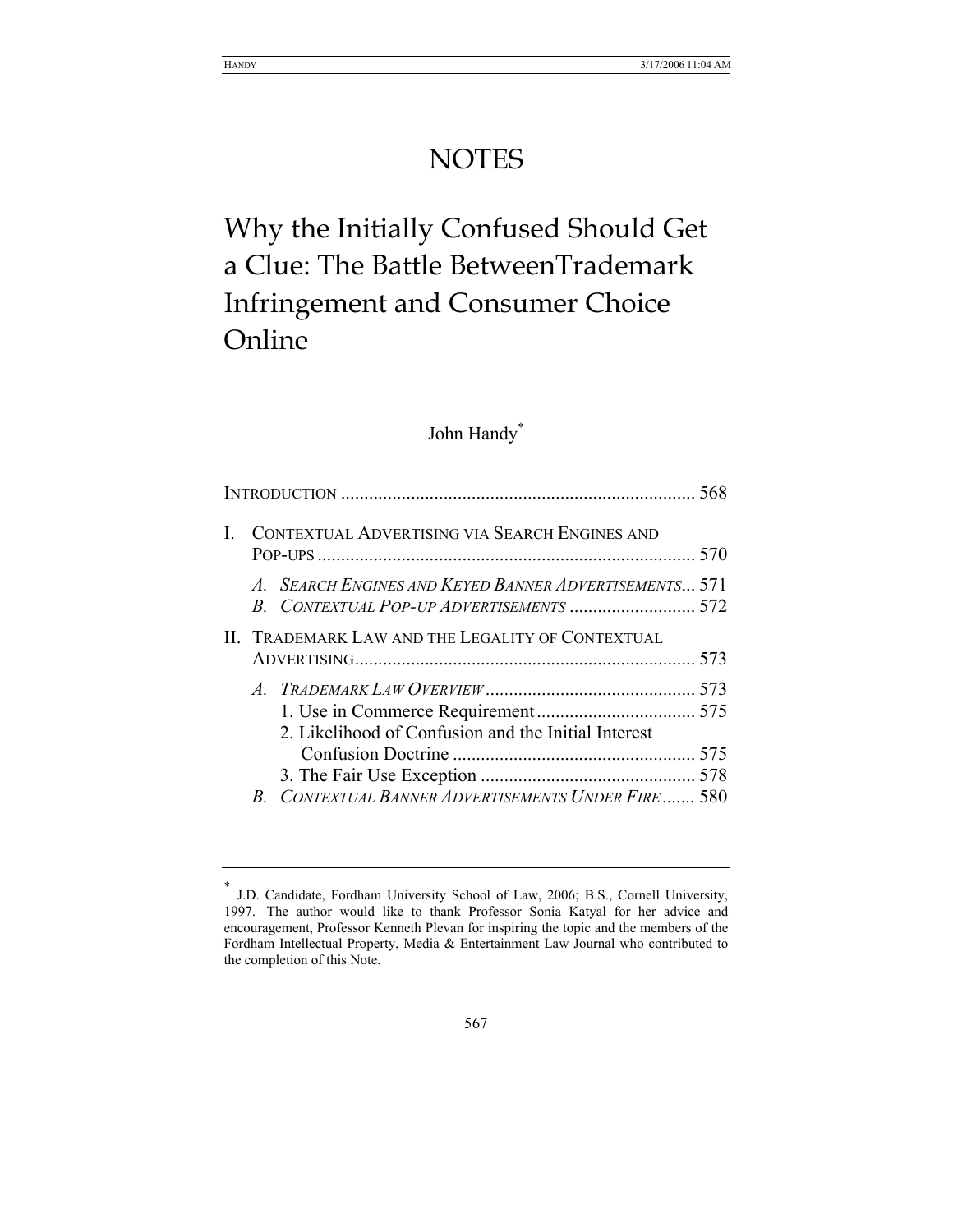| 568           | FORDHAM INTELL. PROP. MEDIA & ENT. L.J. [Vol. 16:567   |  |
|---------------|--------------------------------------------------------|--|
|               | 1. Brookfield Analogy Extended to Keyed Banner         |  |
|               | 2. Whom Does the Use In Commerce Confuse?  583         |  |
| $\mathcal{C}$ | <b>WHENU TEMPORARILY BANNED IN NEW YORK, ALWAYS</b>    |  |
|               |                                                        |  |
|               | 1. U-Haul and Wells Fargo Fail to Demonstrate Use in   |  |
|               |                                                        |  |
|               | 2. Southern District of New York Finds Hidden Use in   |  |
|               |                                                        |  |
|               | 3. Second Circuit Plays Dumb—Cannot Find               |  |
|               |                                                        |  |
|               | III. WHY THE INITIALLY CONFUSED SHOULD GET A CLUE  594 |  |
|               | A. THE DANGER OF LIBERAL FINDINGS OF TRADEMARK USE IN  |  |
|               |                                                        |  |
|               |                                                        |  |
|               | C. HOW MUCH GOODWILL DOES IT TAKE TO CLICK AN AD?  597 |  |
|               | D. WHY THE METATAG CASES PROPERLY ADAPT THE LANHAM     |  |
|               |                                                        |  |
|               |                                                        |  |

# **INTRODUCTION**

Online retail spending topped \$80 billion in  $2005<sup>1</sup>$ . Shopping on the Internet has become increasingly routine, with an estimated \$18.6 billion spent online during the first six weeks of the 2005 holiday season alone.<sup>2</sup> The rising popularity of online shopping has captured the attention of savvy advertisers, striving to capitalize on a virtually limitless mass of consumers. However, advertisers need the assistance of technology to showcase their

<sup>1</sup> Press Release, JupiterResearch, *JupiterResearch Forecasts Online Retail Spending Will Reach \$144 Billion in 2010*, *a CAGR of 12% from 2005*, JUPITERMEDIA.COM, Feb. 6, 2006, http://www.jupitermedia.com/corporate/releases/06.02.06-newjupresearch.html. 2

Diane Anderson, *Online Gift Shopping Up 16% This Year*, ADWEEK.COM, Dec. 21, 2005,

http://www.adweek.com/aw/search/article\_display.jsp?vnu\_content\_id=1001736210.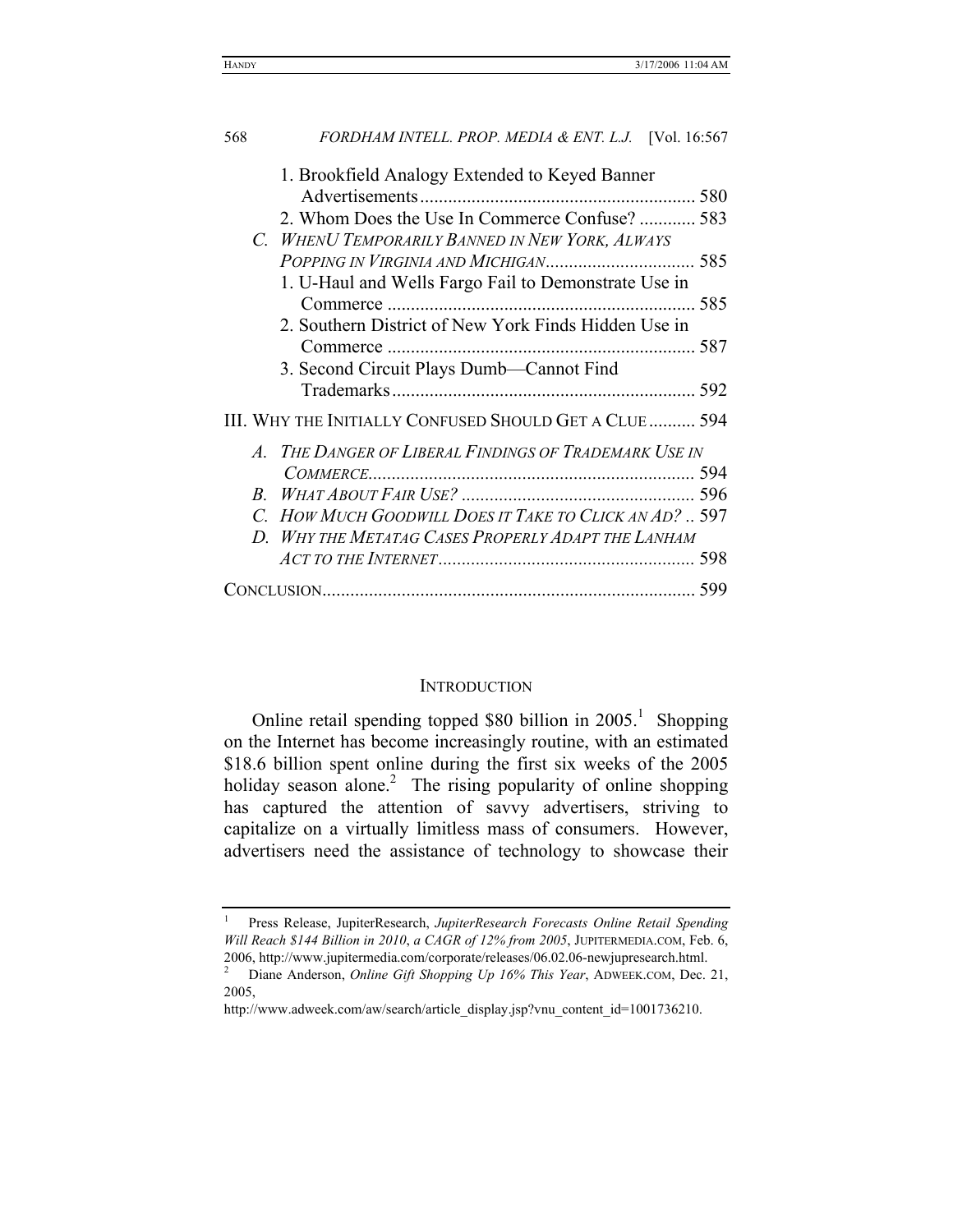Internet ads to the relevant customer base.<sup>3</sup> For example, if a Web user is searching for sneakers, a company such as Nike may want to immediately target that *specific* user with one of its ads, as opposed to posting advertisements randomly or in bulk. Fortunately, contextual advertising<sup>4</sup> systems enable companies to do just that: recognize what a Web user is interested in, and deliver targeted advertisements based upon that interest.

Online contextual advertising is possible via the innovations of companies like WhenU,  $Inc<sup>5</sup>$  and Google,  $Inc<sup>6</sup>$  By scanning the text of a webpage or the keywords typed into a search engine, $7$  a contextual advertising system can return targeted ads based upon such content.<sup>8</sup> Therefore, Nike is able to deliver a targeted advertisement for, say, a new running shoe to a user viewing the Adidas website. The consumer is now offered a choice between competing brands, just as any department store patron would when perusing the sportswear section. However, trademark law is being used to prevent the online customer from ever seeing such competing advertisements.<sup>9</sup> This creates an unsettling paradox between what is legal online versus offline, and raises the following question: Should the legality of advertising depend upon on the underlying medium?

This note explores the unsettled law surrounding the legality of online contextual advertising and illustrates why it is important for courts to avoid adapting jurisprudence to the Internet in a way that establishes different standards for online and offline advertising. Part I discusses contextual advertising and some of the technologies that implement such advertising online, Part II

<sup>3</sup>  *See* Note, *Confusion in Cyberspace: Defending and Recalibrating the Initial Interest Confusion Doctrine*, 117 HARV. L. REV. 2387, 2387 (2004) (discussing the necessity of targeting the appropriate customer base in order to reap the benefits of the online audience, and the use of new marketing applications to do so). 4

*See infra* notes 10–14 and accompanying text.

*See infra* Part I.B. 6

*See infra* Part I.A. 7

*See infra* notes 15–18 and accompanying text.

Shari Thurow, *Contextual Advertising: Facts*, *Myths*, *And Misconceptions – Part 1*, WEBPRONEWS.COM, Feb. 9, 2005, http://www.webpronews.com/ebusiness/ ebusinesstactics/wpn-8-20050209ContextualAdvertisingFactsMythsandMisconceptions Part1.html.

<sup>9</sup>  *See infra* Part II.B-C.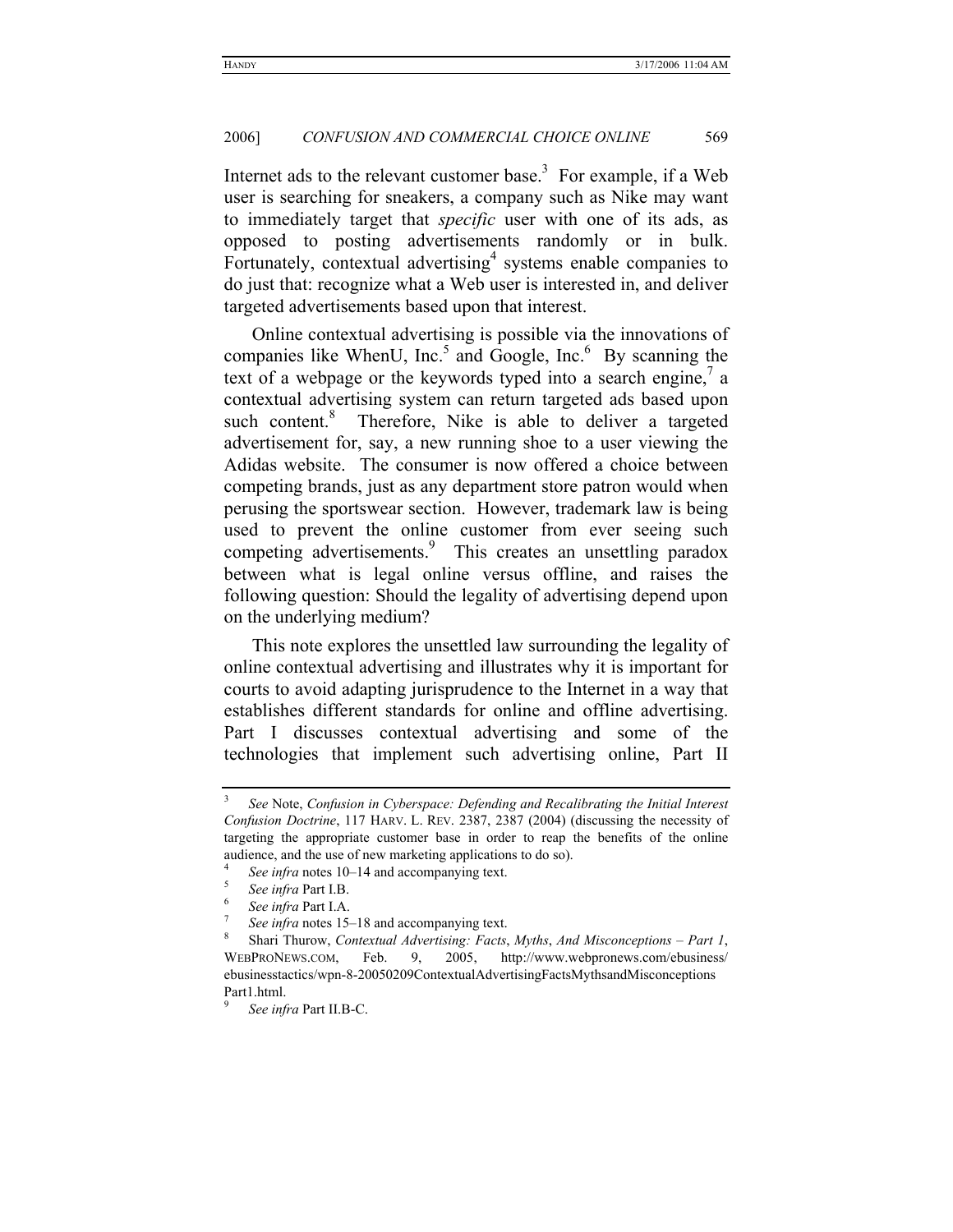summarizes the applicable trademark law jurisprudence and how it is being used to render online contextual advertising illegal, and Part III illustrates why enforcing different standards for online and offline advertising is adverse to the goals of trademark law.

# I. CONTEXTUAL ADVERTISING VIA SEARCH ENGINES AND POP-UPS

When customers shop for a particular item, they rarely enter a store with only one brand to choose from. Alternatives abound, with choices between brands conveniently placed nearby for quick comparison. For example, a customer entering a Macy's department store to purchase Nike sneakers may also see Adidas and other competitors on the same shelf. Such commonplace examples of fair competition are replicated for the online consumer through contextual advertising.

Contextual advertising refers to ads, displayed to a user browsing the Web, that are related to the contents of the current webpage.<sup>10</sup> Suppose a user is searching for available flights. Based on the words or other contents of that page, a program may deliver an ad describing another airline's last minute flight discounts.<sup>11</sup> Hence, the ad is contextual because it is targeted to the subject matter ("context") of the webpage. $12$  Contextual advertising is commonly implemented via search engines<sup>13</sup> or pop- $_{\text{ups.}}^{14}$ 

<sup>10</sup> Danny Sullivan, *Google Throws Hat into the Contextual Advertising Ring*, SEARCHENGINEWATCH.COM, Mar. 4, 2003, http://searchenginewatch.com/sereport/ article.php/2183531.

 $\frac{11}{12}$  See id.

 $\frac{12}{13}$  See id.

<sup>13</sup> *See* 1-800 Contacts, Inc. v. WhenU.com, 309 F. Supp. 2d 467, 475 (S.D.N.Y. 2003). Search engines are websites that allow users to find information on the Internet. *Id*. Google, Inc. operates a popular search engine at http://www.google.com.<br><sup>14</sup> *Id.* at 476 n.18 (describing Pop-ups as "windows containing notifications or

advertisements that appear on the screen, usually without any triggering action by the computer user").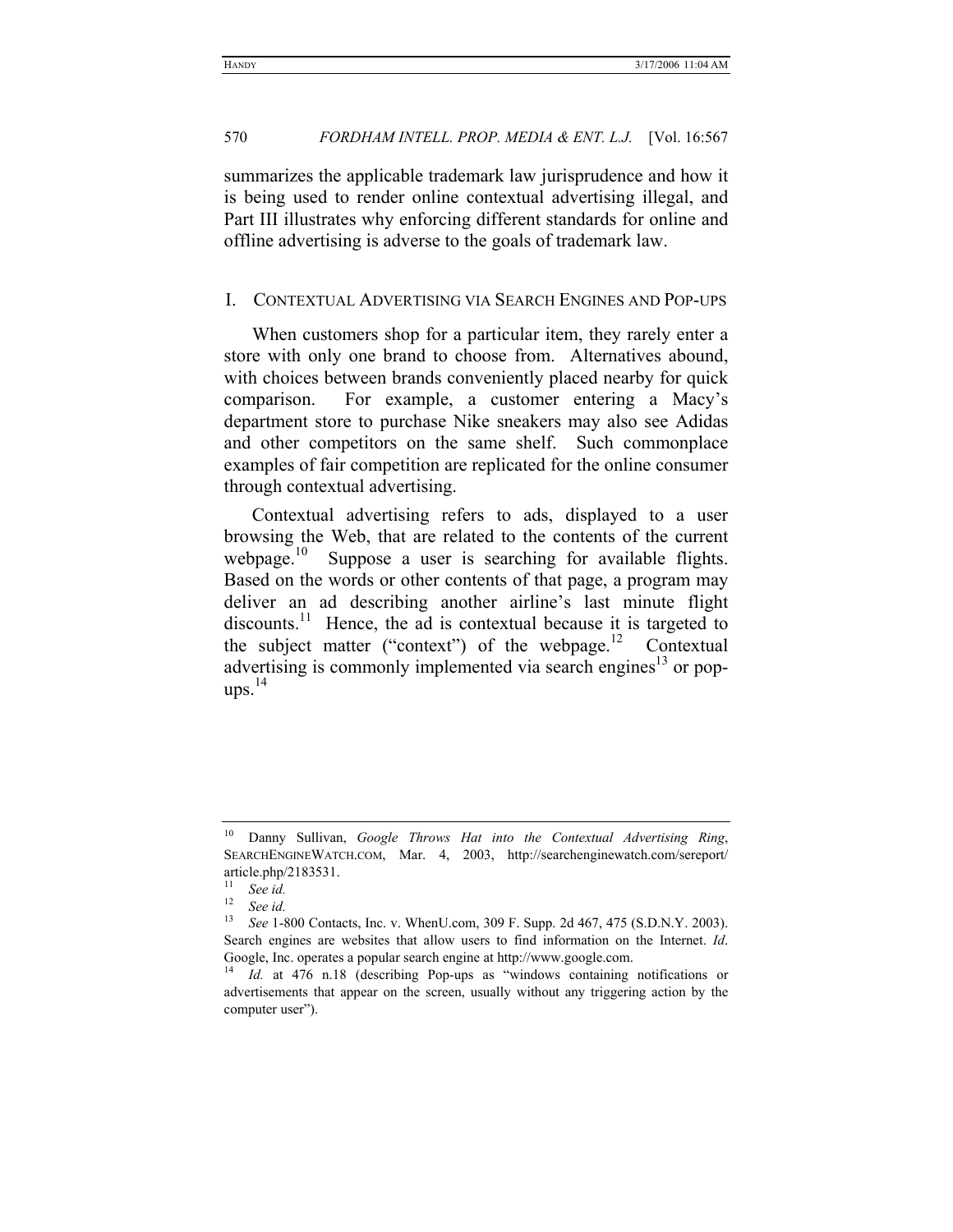#### *A. Search Engines and Keyed Banner Advertisements*

With a search engine, a Web user can enter keywords to generate a list of related webpages.<sup>15</sup> The keywords can be generic (*e.g*. "sneaker") or a trademark (*e.g*. "Nike").16 Because website owners have limited control over their placement on a search results page,<sup>17</sup> search engines operated by Google and Netscape Communications Corp. ("Netscape") have generated significant revenue by selling advertisements "keyed" to certain keywords.<sup>18</sup> For example, Adidas may pay Google to have its advertisement displayed when a user enters the keyword "Nike." The Web user is now presented with online sportswear alternatives that are comparable to those found in a typical brick-and-mortar<sup>19</sup> department store.

Keyed advertisements on a search engine results page are usually in the form of "banner ads."<sup>20</sup> Banner ads are on the top or side of the query results, distinguishing them from the user's ordinary results list.<sup>21</sup> The ordinary results, accordingly, may include the Nike website and other sites selling Nike apparel, while a banner ad for Adidas appears off to the right. This simulates inperson shopping because, analogizing the Web to one gigantic shopping mall, any consumer searching for a product may be

<sup>&</sup>lt;sup>15</sup> Interactive Prods. Corp. v. a2z Mobile Office Solutions, Inc., 326 F.3d 687, 691 (6th Cir. 2003). "[S]earch engines work by comparing search terms entered by the Internet user with databases of websites maintained by the search engine, generating a results page that lists the websites matching the search term." Gov't Employees Ins. Co. v. Google, Inc., 330 F. Supp. 2d 700, 701 (E.D. Va. 2004).<br><sup>16</sup> Gov't Employees Ins. Co., 330 F. Supp. 2d at 702.

<sup>&</sup>lt;sup>17</sup> See Interactive Prods. Corp., 326 F.3d at 691–92 ("Each search engine uses its own algorithm to search for and arrange web pages in sequence, so the list of web pages . . . may differ depending on the search engine used. Search engines usually look for keywords in places such as domain names, actual text . . . , and metatags.") (citations omitted).

<sup>18</sup> Playboy Enters., Inc. v. Netscape Commc'ns Corp., 354 F.3d 1020, 1022–23 (9th Cir. 2004) ("Keying allows [companies] to target individuals with certain interests by linking advertisements to pre-identified terms. . . . After paying a fee . . . , [companies] could have [their] advertisements appear on the page listing the search results.  $\dots$ "). <br><sup>19</sup> "Brick-and-mortar" is a term used to distinguish a traditional "street-side" business

with its online counterpart. *See*, *e.g.*, INVESTOPEDIA.COM, *at* http://www.investopedia.com/terms/b/brickandmortar.asp (last visited Apr. 20, 2005). 20 *Playboy Enters.*, 354 F.3d at 1023. 21 *See id.*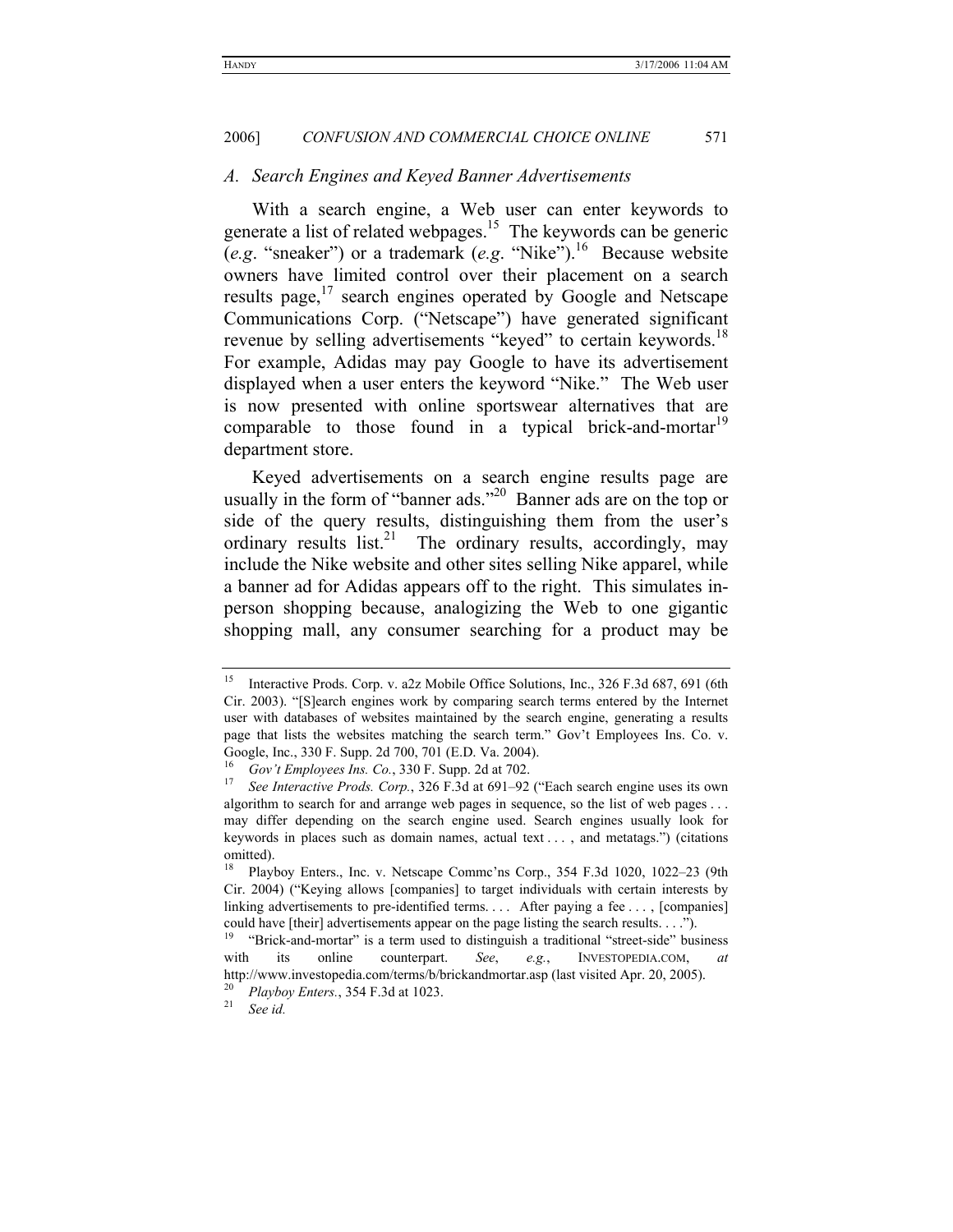tempted by competing alternatives despite an initial interest in seeking a specific brand.

#### *B. Contextual Pop-up Advertisements*

Most computer users are probably familiar with the Microsoft Windows operating system. After launching a program such as an Internet browser or word processor, a "window" appears that encapsulates that program.<sup>22</sup> Separate windows can be open at the same time, allowing multiple applications to run simultaneously.<sup>23</sup> A pop-up is simply one of these windows and may display an advertisement over or underneath other windows.<sup>24</sup>

Companies like Claria Corp.<sup>25</sup> and WhenU, Inc. develop software that implement contextual advertising via pop-ups.<sup>26</sup> Claria "operates a software-based advertising network called the [GAIN] Network."<sup>27</sup> Through the GAIN Network, Claria "sees consumer behavior in real-time" and delivers "contextually relevant" pop-up advertisements.<sup>28</sup> Many of these pop-ups are advertisements from competitors of the website a user is currently viewing.29 For example, the GAIN Network can observe a user visiting the Hertz car rental website and immediately deliver a popup ad from another car rental company such as Alamo. $^{30}$ 

<sup>&</sup>lt;sup>22</sup> 1-800 Contacts, Inc. v. WhenU.com, 309 F. Supp. 2d 467, 475 (S.D.N.Y. 2003).<br><sup>23</sup> See *id.*<br><sup>24</sup> See *id.* 1.478 (describing different ads separated by Sevellow seftware inclu

See id. at 478 (describing different ads generated by SaveNow software, including pop-ups that are over other windows, and pop-unders which appear behind the webpage visited).

<sup>25</sup> *See*, *e.g.*, CLARIA.COM, http://www.claria.com/companyinfo (last visited Apr. 10, 2005). Claria was previously known as Gator.

<sup>26</sup> *See generally* Jason A. Cody, *Just Whenu Thought It was All Over*, *Gator's Kin Pops Up and Slides Out of Dangerous IP Waters (for the Most Part): A Review of 2 Online Pop-Up Advertisers and 4 Internet Law Decisions*, 7 PGH J. TECH. L. & POL'Y 3 (2004) (discussing Gator and WhenU's dominance in the online pop-up advertising industry). 27 Hertz Corp. v. The Gator Corp., 250 F. Supp. 2d 421, 423 (D.N.J. 2003) (internal

quotations and citation omitted).

<sup>&</sup>lt;sup>28</sup> CLARIA.COM, http://www.claria.com/advertise (last visited Apr. 10, 2005).<br><sup>29</sup> GAINPUBLISHING.COM, http://www.gainpublishing.com/global/about (last visited Apr. 10, 2005).

<sup>30</sup> *See Hertz Corp.*, 250 F. Supp. 2d at 423.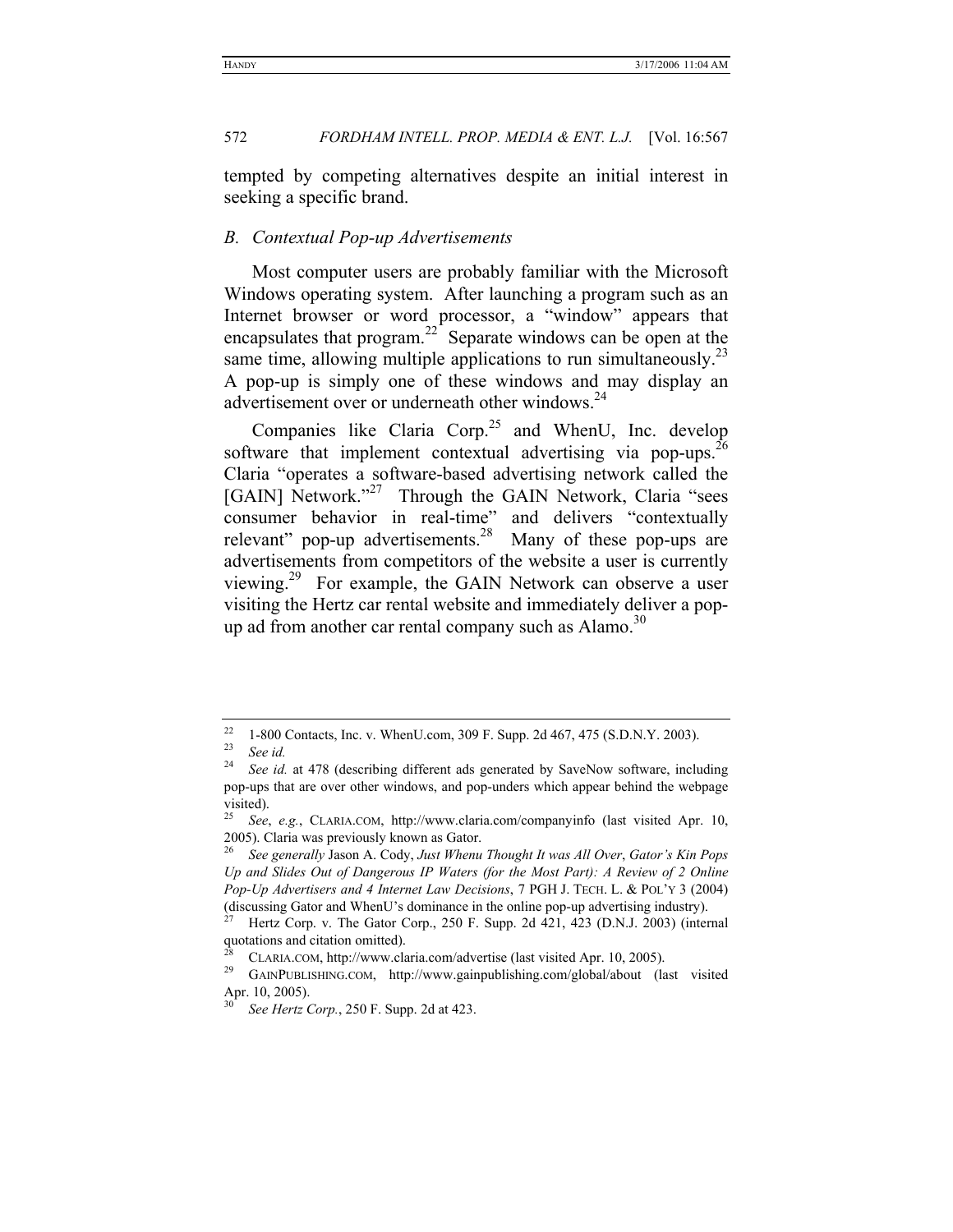Similarly, WhenU delivers contextual pop-up advertisements through its SaveNow software.<sup>31</sup> A computer user with SaveNow will receive targeted pop-up ads based on the Web address of the current webpage, the overall content of the webpage, or keywords typed into a search engine. $32$  SaveNow chooses which category of advertisements to send by comparing the above data with a "directory of commonly used search phrases, commonly visited Web addresses, and various keyword algorithms<sup>33</sup> Once a user receives a pop-up from either Claria or WhenU software, users typically must stop their current browsing activity and either click on the ad or close its window.<sup>34</sup> The analogous in-person shopping experience is simply deciding whether or not to visit the competitor's display.

# II. TRADEMARK LAW AND THE LEGALITY OF CONTEXTUAL ADVERTISING

Trademark law has been a weapon of choice for plaintiffs who want to prevent a Web user from viewing a competitor's contextual banner or pop-up advertisements.<sup>35</sup>

# *A. Trademark Law Overview*

A trademark is "any word, name, symbol, or device, or any combination thereof" used to indicate the source of a good.<sup>36</sup> Trademark law, codified in the Lanham Act, $37$  is a subset of unfair

<sup>&</sup>lt;sup>31</sup> U-Haul Int'l, Inc. v. WhenU.com, Inc., 279 F. Supp. 2d 723, 725 (E.D. Va. 2003).<br><sup>32</sup> WHENU.COM, *at* http://www.whenu.com/products\_savenow\_help.html (last visited

Apr. 10, 2005).

<sup>33</sup> *U-Haul Int'l*, *Inc.*, 279 F. Supp. 2d at 725. 34 *See* Geoffrey D. Wilson, *Internet Pop-Up Ads: Your Days are Numbered!: The Supreme Court of California Announces a Workable Standard for Trespass to Chattels in Electronic Communications*, 24 LOY. L.A. ENT. L. REV. 567, 570 (2004) ("When a popup ad pops up, users are forced to stop whatever they are doing and close the newly created browser window.").

<sup>35</sup> *See*, *e.g.*, Playboy Enters., Inc. v. Netscape Commc'ns Corp., 354 F.3d 1020 (9th Cir. 2004) (holding Netscape's keyed advertising program may infringe upon Playboy's registered trademarks).

 $\frac{36}{37}$  15 U.S.C. § 1127 (2005).

Lanham Act, 15 U.S.C. §§ 1051-1129 (2000).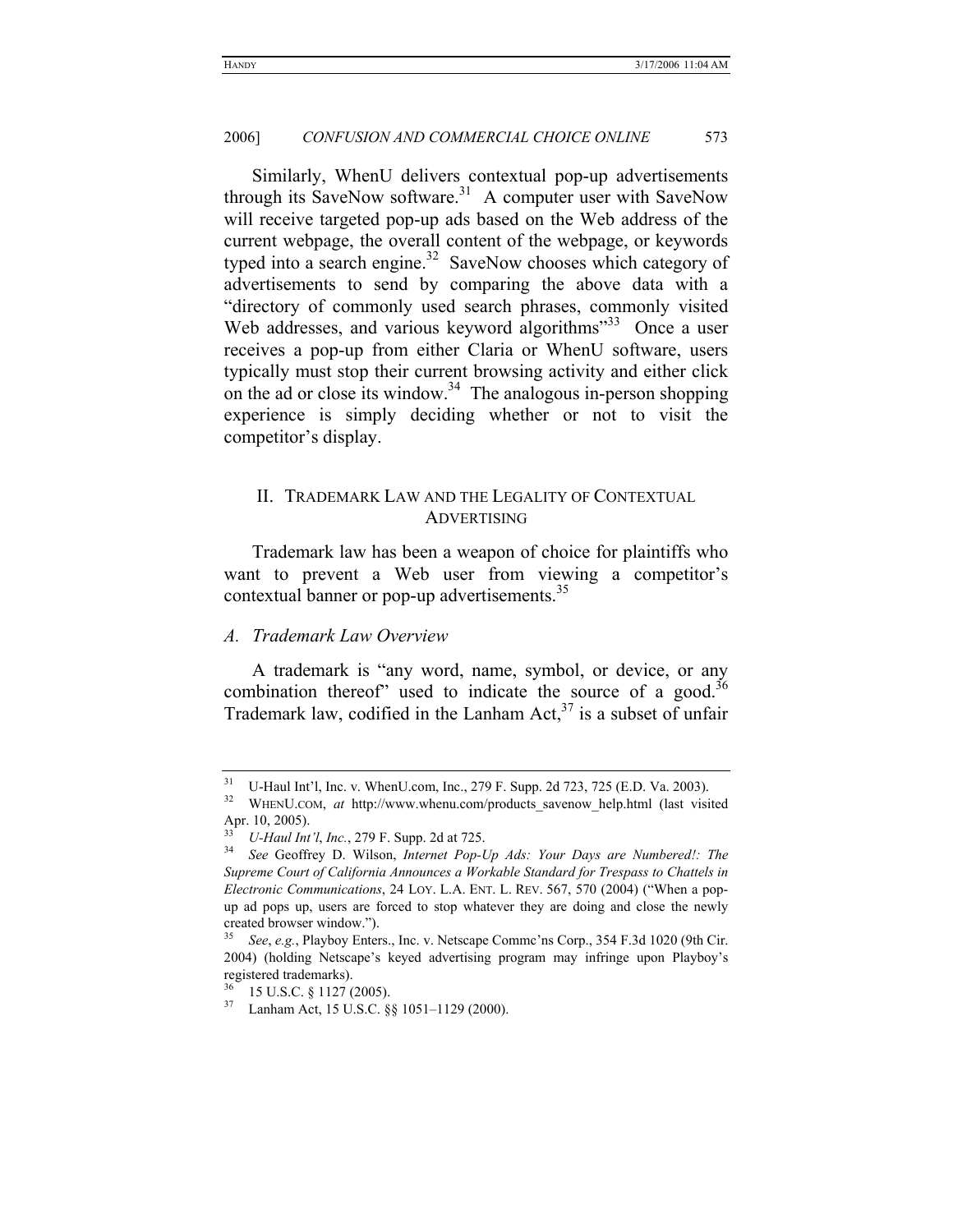competition law.<sup>38</sup> It "secure[s] to the owner of [a] mark the goodwill of his business and . . . protect[s] the ability of consumers to distinguish among competing producers.<sup>39</sup> In other words, the Lanham Act "protect[s] consumers who have formed particular associations with a mark from buying a competing product using the same or substantially similar mark and to allow the mark holder to distinguish his product from that of his rivals."<sup>40</sup> Therefore, a relatively unknown athletic apparel manufacturer cannot boost sales by marking his products with a "Swoosh" symbol substantially similar to that associated with Nike. $41$ 

Contextual advertising is commonly attacked on trademark infringement and unfair competition grounds.<sup>42</sup> Section 32 of the Lanham Act governs trademark infringement and proscribes the "*use in commerce* [of] any reproduction, counterfeit, copy, or colorable imitation of a registered mark in connection with the sale, offering for sale, distribution, or advertising of any goods or services on or in connection with which such use is *likely to cause confusion*."43 Unfair competition under § 43(a) of the Act provides essentially the same protection to unregistered trademarks that § 32

Brookfield Commc'ns v. W. Coast Entm't Corp., 174 F.3d 1036, 1053 (1999) (internal quotations and citation omitted).

<sup>&</sup>lt;sup>38</sup> Moseley v. V Secret Catalogue, Inc., 537 U.S. 418, 428 (2003).<br><sup>39</sup> Two Pesos v. Taco Cabana, 505 U.S. 763, 774 (1992) (citation omitted).<br><sup>40</sup> Peslav Med Just, Just Venus 403 E 34 (32, 636 (0th Girl 2005).

<sup>40</sup> Bosley Med. Inst., Inc. v. Kremer, 403 F.3d 672, 676 (9th Cir. 2005). [T]rademark law, by preventing others from copying a source-identifying mark, reduces the customer's costs of shopping and making purchasing decisions, for it quickly and easily assures a potential customer that this item - the item with this mark—is made by the same producer as other similarly marked items that he or she liked (or disliked) in the past. At the same time, the law helps assure a producer that it (and not an imitating competitor) will reap the financial, reputation-related rewards associated with a desirable product.

<sup>41</sup> *See Bosley Med. Inst.*, 403 F.3d at 679 ("Trademark laws are intended to protect consumers from purchasing the products of an infringer [because of] the mistaken assumption that they are buying a product produced or sponsored by [the trademark holder].") (internal quotations and citations omitted).<br><sup>42</sup> *See*, *e.g.*, U-Haul Int'l, Inc. v. WhenU.com, Inc., 279 F. Supp. 2d 723 (E.D. Va.

<sup>2003).</sup> The court described the case as involving "pop-up advertising and Plaintiff U-Haul's claim that Defendant WhenU's pop-up advertising infringes upon U-Haul's trademark . . . and amounts to unfair competition." *Id.* at 724.<br><sup>43</sup> 15 U.S.C. § 1114 (2000) (emphasis added).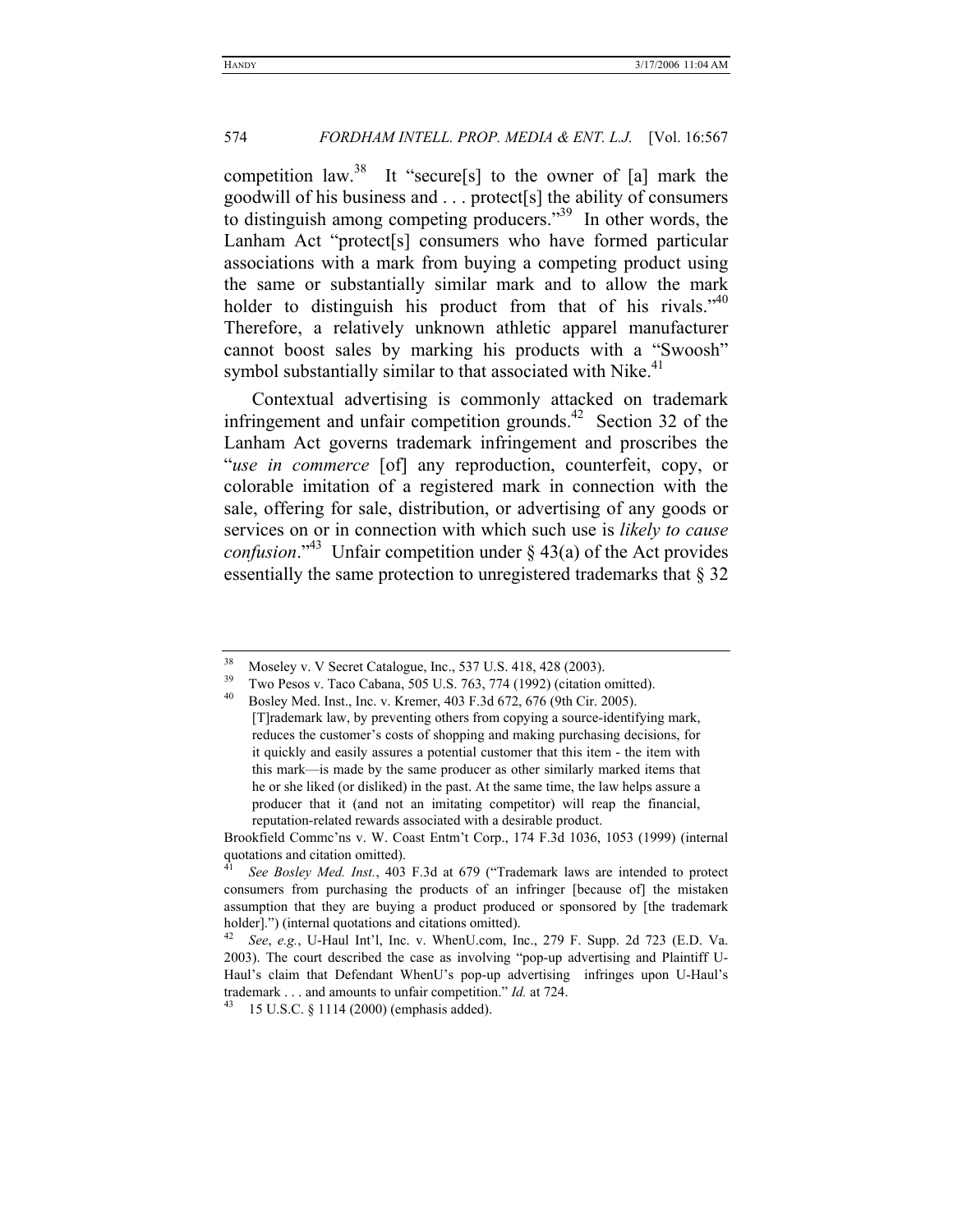guarantees registered trademarks.<sup>44</sup> Consequently, courts have interpreted the above provisions as requiring a plaintiff to prove:

(1) that it possesses a mark, (2) that the defendant used the mark, (3) that the defendant's use of the mark occurred in commerce, (4) that the defendant used the mark in connection with the sale, offering for sale, distribution, or advertising of goods or services, and (5) that the defendant used the mark in a manner likely to confuse consumers.<sup>45</sup>

The "use in commerce" and "likelihood of confusion" requirements have proven to be the most controversial in trademark cases involving contextual advertising.<sup>46</sup>

1. Use in Commerce Requirement

With respect to goods, a trademark is used in commerce when it is "placed in any manner on the goods or their containers or the displays associated therewith or on the tags or labels affixed thereto."<sup>47</sup> The Lanham Act also specifies that a mark is used in commerce in connection with services "when it is 'used or displayed in the sale or advertising of services and the services are rendered in commerce."<sup>48</sup> This requirement is essential, and the Lanham Act clearly stipulates that non-commercial use of a trademark is not actionable.<sup>49</sup>

2. Likelihood of Confusion and the Initial Interest Confusion Doctrine

Once it can be shown that a defendant used plaintiff's mark in commerce, infringement is only found if such use is likely to

<sup>44</sup> *Brookfield Commc'ns*, *Inc*., 174 F.3d at 1046. Section 43(a) of the Lanham Act provides a cause of action against a party who "*uses in commerce* any word, term, name, symbol, or device, or any combination thereof . . . which . . . is *likely to cause confusion* . . . as to the affiliation, connection, or association [of that party's] goods,

services, or commercial activities." 15 U.S.C. § 1125(a)(2000) (emphasis added).<br>
<sup>45</sup> *U-Haul Int'l, Inc.*, 279 F. Supp. 2d at 727 (internal quotations and citations omitted).<br>
<sup>46</sup> *See infra* Part II.B-C.<br> *U-Haul Int'* 

<sup>1125(</sup>c)(4)(B) (2000)).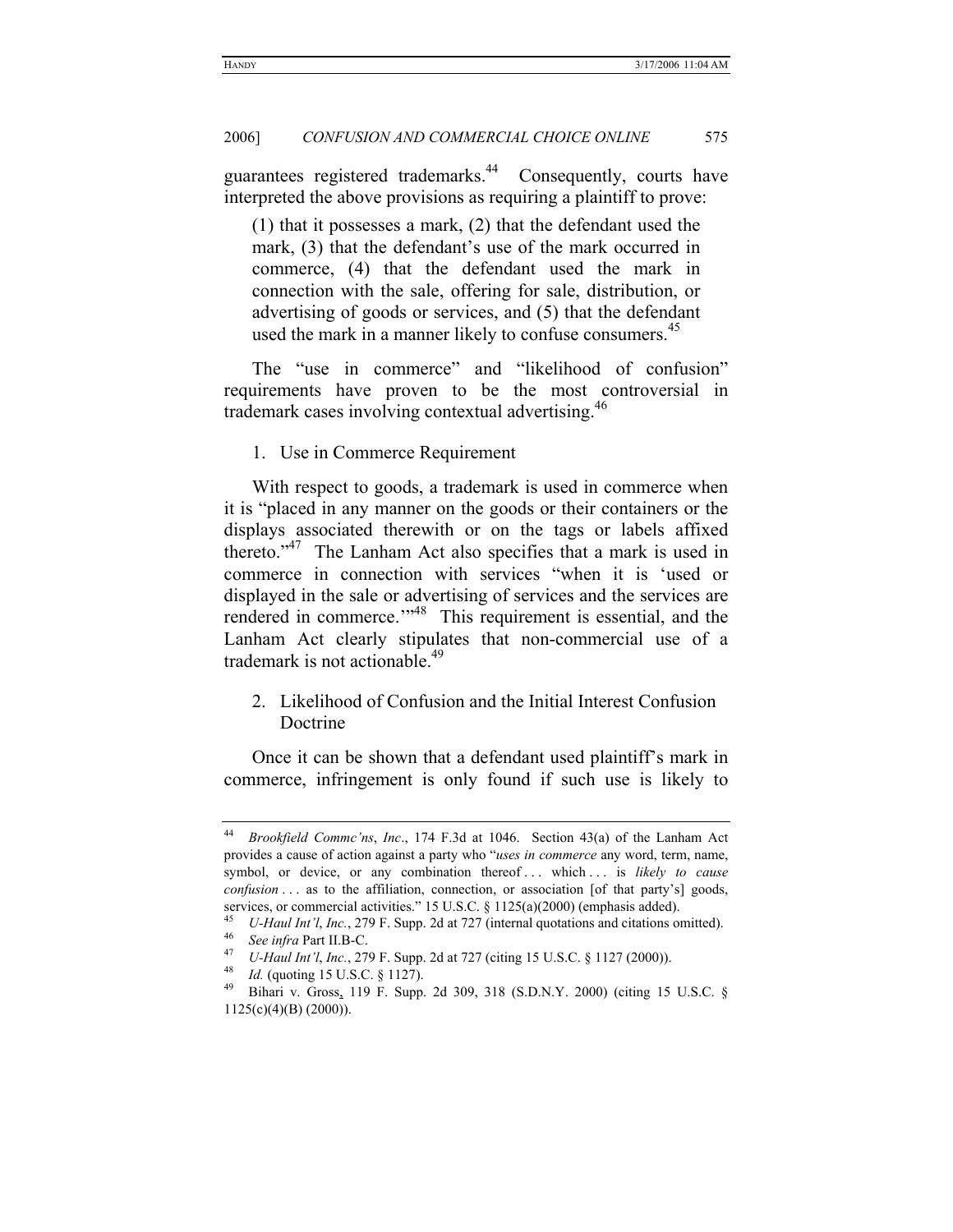confuse "an appreciable number of ordinarily prudent purchasers."<sup>50</sup> If the court finds that these purchasers are confused regarding the source of the defendant's goods or services, or believe that they are sponsored or endorsed by the plaintiff's mark, the confusion is actionable.<sup>51</sup> Courts apply multi-factor tests to assess likelihood of confusion. These factors may include, but are not limited to,<sup>52</sup> (1) the strength of plaintiff's mark, (2) similarity of the marks, (3) proximity of the products, (4) likelihood the plaintiff will "bridge the gap" between the products, (5) existence of actual confusion, (6) sophistication of ordinarily prudent purchasers, (7) bad faith, and (8) the quality of the defendant's products.53

Plaintiffs in online contextual advertising cases benefit from a doctrine called "initial interest confusion." $54$  In some Circuits, actionable confusion is not limited to cases where purchasers are confused as to source or sponsorship at the point of sale,  $55$  but also encompasses trademark use "calculated to capture initial consumer attention, even though no actual sale is finally completed as a result of the confusion.  $\ldots$ <sup>56</sup>

In the landmark initial interest confusion case, *Brookfield Communications, Inc. v. West Coast Entertainment Corporation*, Brookfield Communications, Inc. ("Brookfield") asserted trademark infringement and unfair competition against West Coast Entertainment Corp. ("West Coast") for including the

<sup>50 1-800</sup> Contacts, Inc. v. WhenU.com, 309 F. Supp. 2d 467, 490 (S.D.N.Y. 2003) (internal quotations and citation omitted).

<sup>51</sup> *Id*. at 490–91. 52 Brookfield Commc'ns v. West Coast Entm't Corp., 174 F.3d 1036, 1054 (1999) ("[T]his eight-factor test for likelihood of confusion is pliant. Some factors are much more important than others, and the relative importance of each individual factor will be case-specific.").

<sup>53</sup> *See* Malletier v. Dooney & Bourke, Inc., 340 F. Supp. 2d 415, 430–34 (S.D.N.Y. 2004) (discussing the *Polaroid* factors). 54 *See infra* Parts II.B.1, II.C.2. 55 *1-800 Contacts*, *Inc.*, 309 F. Supp. 2d at 491. *But see generally* Wells Fargo & Co. v.

WhenU.com, Inc., 293 F. Supp. 2d 734 (E.D. Mich. 2003) (acknowledging that the 6th Circuit has not recognized initial interest confusion). 56 *Brookfield Commc'ns*, *Inc*., 174 F.3d at 1062 (internal quotation and citation

omitted).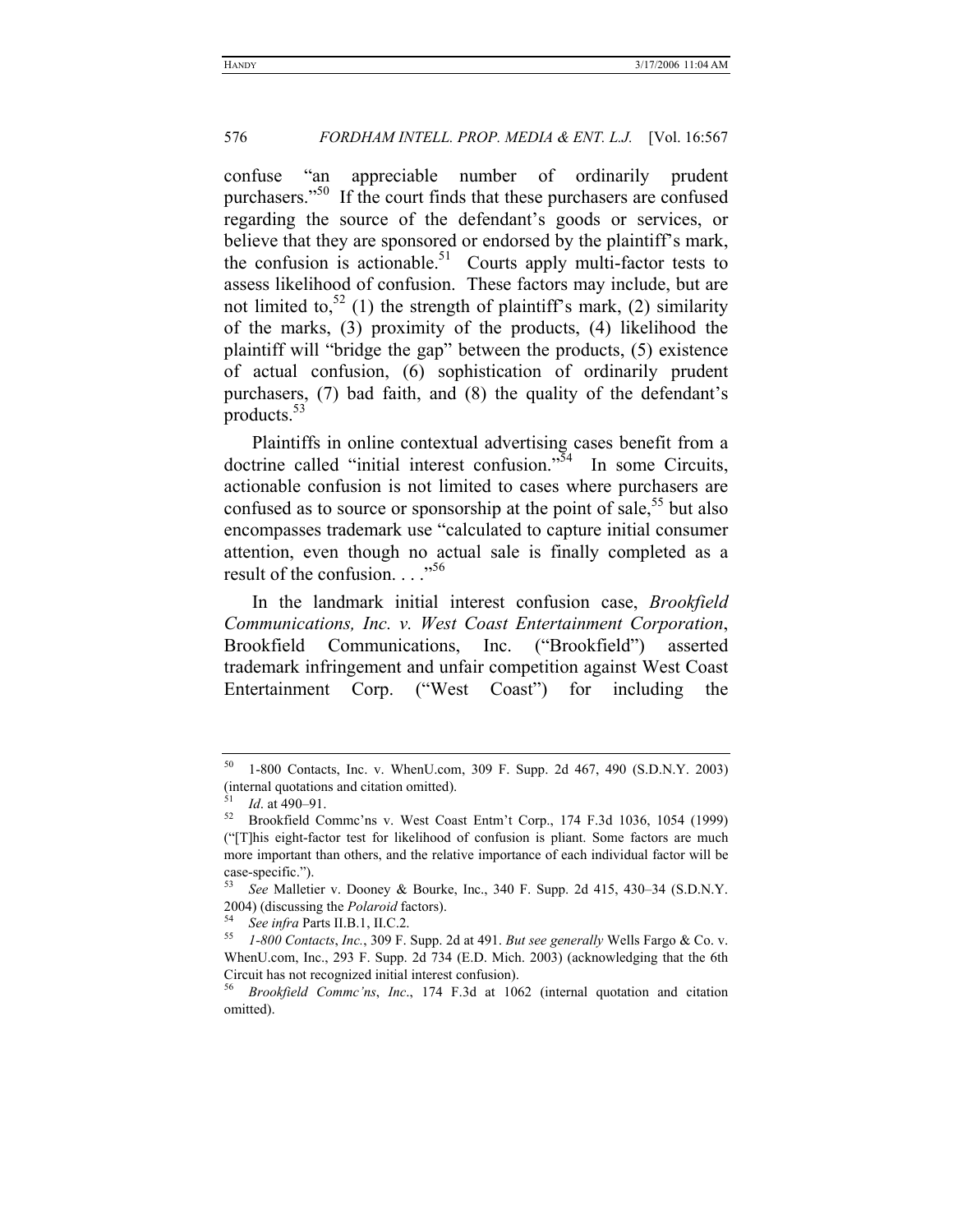"MovieBuff" trademark in its website metatags.<sup>57</sup> Metatags consist of hidden code that describes the contents of a webpage and "serve as a cataloging system for a search engine."<sup>58</sup> Because search engines use these metatags to generate query results, users searching for "MovieBuff" would see both Brookfield's and West Coast's websites in the query results list.<sup>59</sup> To justify a finding of infringement against West Coast, the court illustrated initial interest confusion with the following analogy:

Using another's trademark in one's metatags is much like posting a sign with another's trademark in front of one's store. Suppose West Coast's competitor (let's call it "Blockbuster") puts up a billboard on a highway reading–"West Coast Video: 2 miles ahead at Exit 7"–where West Coast is really located at Exit 8 but Blockbuster is located at Exit 7. Customers looking for West Coast's store will pull off at Exit 7 and drive around looking for it. Unable to locate West Coast, but seeing the Blockbuster store right by the highway entrance, they may simply rent there. Even consumers who prefer West Coast may find it not worth the trouble to continue searching for West Coast since there is a Blockbuster right there. Customers are not confused in the narrow sense: they are fully aware that they are purchasing from Blockbuster and they have no reason to believe that Blockbuster is related to, or in any way sponsored by, West Coast. Nevertheless, the fact that there is only initial consumer confusion does not alter the fact that Blockbuster would be misappropriating West Coast's acquired goodwill.<sup>60</sup>

Similarly, the Second Circuit adopted initial interest confusion in a case where Pegasus Petroleum Corp. ("Pegasus") "gain[ed] crucial credibility during the initial phases of a deal" because third parties mistakenly believed Pegasus was related to Mobil Oil Corp.<sup>61</sup> Plaintiffs alleging trademark infringement rely on this argument in many banner and pop-up advertisement cases. $62$ 

<sup>&</sup>lt;sup>57</sup> See id. at 1061–62.<br>
<sup>58</sup> Bihari v. Gross, 119 F. Supp. 2d 309, 312 n.3, 323 (S.D.N.Y. 2000).<br>
<sup>59</sup> Brookfield Commc'ns, Inc., 174 F.3d at 1062.<br>
<sup>60</sup> Id. at 1064.<br>
Mobile Oil Corp. v. Pegasus Petroleum Corp., 818 F.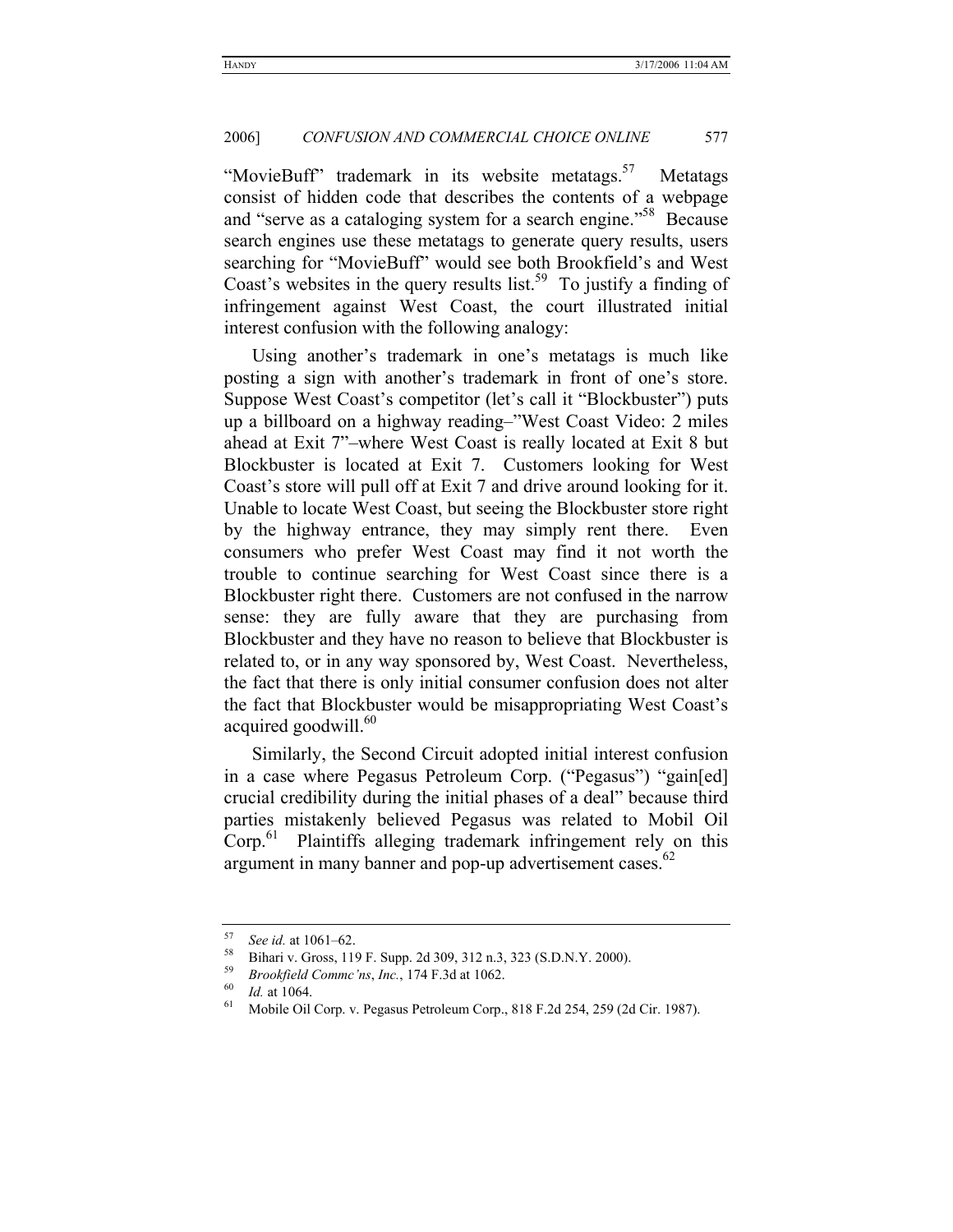#### 3. The Fair Use Exception

It is important to emphasize that the purpose of trademark law is not to impede fair competition, $63$  but to ensure that trademark owners benefit from the goodwill associated with their marks.<sup>64</sup> Consequently, trademark law seeks to promote fair competition, and recognizes legal uses of trademarks in commerce that do not misappropriate such goodwill, despite evidence of likelihood of confusion. $65$ 

Courts recognize two fair use defenses: "classic" and "nominative."<sup>66</sup> Classic fair use applies when "a defendant has used a plaintiff's mark *only to describe his own product*, and *not at all to describe plaintiff's product*."67 In other words, classic fair use permits common words to be used in their dictionary sense

Judge MacMahon found a likelihood of confusion not in the fact that a third party would do business with Pegasus Petroleum believing it related to Mobil, but rather in the likelihood that Pegasus Petroleum would gain crucial credibility during the initial phases of a deal. For example, an oil trader might listen to a cold phone call from Pegasus Petroleum . . . when otherwise he might not, because of the possibility that Pegasus Petroleum is related to Mobil.

*Id.*

<sup>62</sup> *See*, *e.g.*, Playboy Enters., Inc. v. Netscape Commc'ns Corp., 354 F.3d 1020, 1025 (9th Cir. 2004) (asserting users are likely to be initially confused by unlabeled banner advertisements that appear after a search for Playboy trademarks); Google Inc. v. American Blind & Wallpaper Factory, Inc., 2005 U.S. Dist. LEXIS 6228, at \*7–\*8 (N.D. Cal. Mar. 30, 2005) (alleging Google's AdWords advertising program intercepts customers by causing them to click on competitor ads because of the false impression such ads are associated with American Blind). Without initial interest confusion, a plaintiff is forced to rely solely on point of sale confusion. In other words, a plaintiff must prove that an online shopper who clicks on a competitor's advertisement and is redirected to a competing website will never realize the site is independent from the one originally sought—even after a purchase is completed. Personal experience dictates the virtual impossibility of satisfying such a burden.

<sup>63</sup> Kurt M. Saunders, *Confusion is the Key: A Trademark Law Analysis of Keyword Banner Advertising*, 71 FORDHAM L. REV. 543, 571–72 (2002-2003).<br><sup>64</sup> Horphag Research Ltd. v. Pellegrini, 337 F.3d 1036, 1040 (9th Cir. 2003).<br><sup>65</sup> See K.P. Permanent Make Un. Inc. v. Lasting Impression L. Inc. 125 S. C.

<sup>65</sup> *See* KP Permanent Make-Up, Inc. v. Lasting Impression I, Inc., 125 S. Ct. 542, 550 (2004) (holding that evidence of consumer confusion does not necessarily foreclose a fair use defense).

<sup>&</sup>lt;sup>66</sup> *Horphag Research Ltd.*, 337 F.3d at 1040.<br><sup>67</sup> Mattel Inc. v. Walking Mountain Prods., 353 F.3d 792, 809 (9th Cir. 2003) (emphasis altered from original) (citation omitted).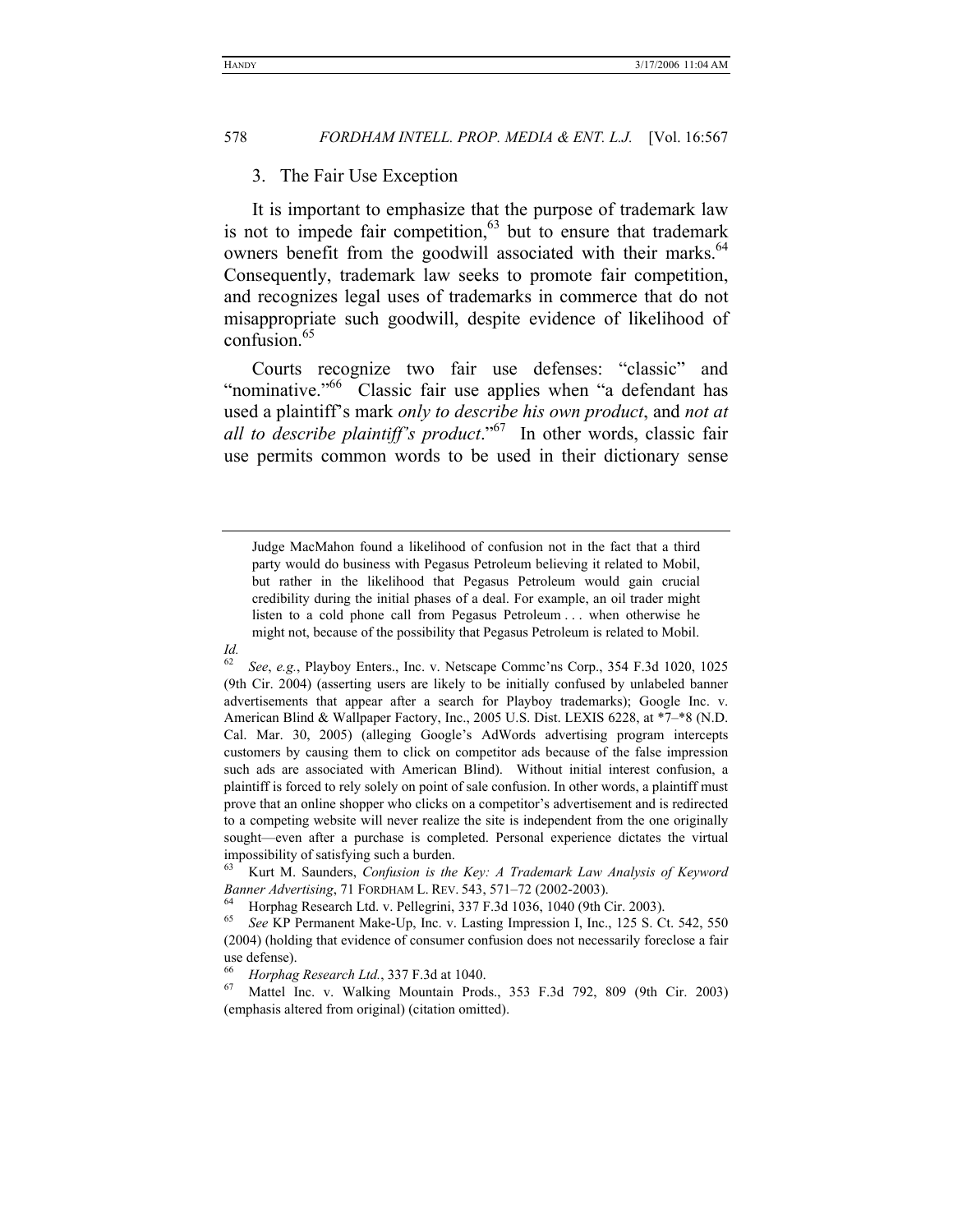even if they are also trademarked.<sup>68</sup> For example, a farmer using the term "Apple" to describe his orchard cannot be held to infringe Apple Computer, Inc.'s trademark.

On the other hand, defendant's use of plaintiff's mark is nominative if the use *does describe the plaintiff's product*, but "does not attempt to capitalize on consumer confusion or to appropriate the cachet of one product for a different one."<sup>69</sup> Nominative fair use "acknowledges that it is often virtually impossible to refer to a particular product for purposes of comparison, criticism, point of reference or any other such purpose without using [plaintiff's] mark."<sup>70</sup>

In *Playboy Enterprises, Inc. v. Terri Welles*, Playboy Enterprises, Inc. ("PEI") objected to former Playboy Playmate Terri Welles' use of the title "Playboy Playmate of the Year 1981." However, regardless of whether visitors to Terri Welles' website believed that it was sponsored or endorsed by PEI, the nominative fair use defense applied:

There is no other way that Ms. Welles can identify or describe herself and her services without venturing into absurd descriptive phrases. To describe herself as the "nude model selected by Mr. Hefner's magazine as its number-one prototypical woman for the year 1981" would be impractical as well as ineffectual in identifying Terri Welles to the public. $\frac{71}{1}$ 

For a defendant to successfully assert a nominative fair use defense, (1) "the product or service in question must be one not readily identifiable without use of the trademark," (2) "only so much of the mark or marks may be used as is reasonably necessary to identify the product or service," and (3) the plaintiff does

<sup>68</sup> *Horphag Research Ltd*., 337 F.3d at 1041. ("The classic fair use defense 'applies only to marks that possess both a primary and a secondary meaning – and only when the mark is used in its primary descriptive sense rather than its secondary trademark sense.'" (quoting Brother Records, Inc., v. Jardine, 318 F.3d 900, 905–06 (9th Cir. 2003)).

<sup>&</sup>lt;sup>69</sup> *Id.* "It is well established that the Lanham Act does not prevent one from using a <sup>70</sup> *Id.* "It is well established that the Lanham Act does not prevent one from using a competitor's mark truthfully to identify the competitor's goods, . . . or in comparative advertisements." Brookfield Commc'ns v. West Coast Entm't Corp., 174 F.3d 1036, 1065 (1999) (citations omitted).

<sup>71</sup> Playboy Enters., Inc. v. Welles, 279 F.3d 796, 802 (9th Cir. 2002) (citing district court's holding with approval).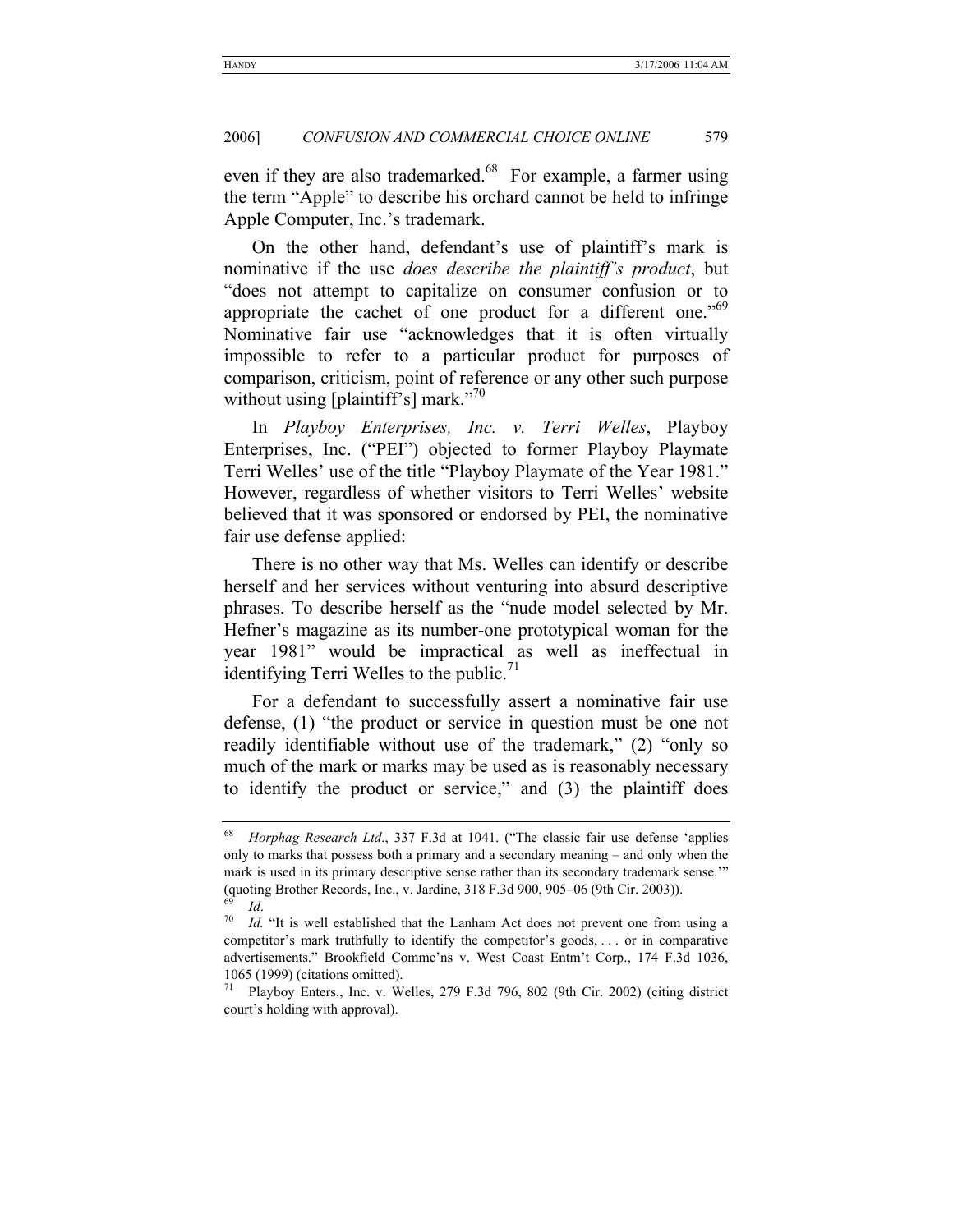"nothing that would, in conjunction with the mark, suggest sponsorship or endorsement by the trademark holder."<sup>72</sup>

#### *B. Contextual Banner Advertisements Under Fire*

As explained previously, search engine providers generate revenue by displaying banner advertisements keyed to specific terms.<sup>73</sup> But, suppose Netscape or Google sells companies the right to have their ads keyed to a trademark like "Dell" as opposed to a generic keyword such as "laptop." Should this constitute trademark infringement? Is this a use in commerce likely to cause confusion?

# 1. Brookfield Analogy Extended to Keyed Banner Advertisements

In *Playboy Enterprises, Inc. v. Netscape Communications*, PEI alleged trademark infringement against Netscape and Excite for keying adult-oriented company banner ads to the trademarks "playboy" and "playmate."<sup>74</sup> The Ninth Circuit reversed the lower court's grant of summary judgment for the defendants, finding genuine issues of material fact regarding the trademark infringement claims.<sup>75</sup>

The Ninth Circuit casually addressed the use in commerce requirement in one sentence: "PEI clearly holds the marks in question and defendants used the marks in commerce without PEI's permission."<sup>10</sup> Presumably, the court believed the defendants committed actionable use in commerce by marketing the keyed banner ads to PEI's competitors, or by including the trademarks in the algorithm used to trigger relevant contextual banner ads.<sup>77</sup>

<sup>72</sup> *Id.* at 802–03. 73 *See supra* Part I.A. 74 *Playboy Enters*., 354 F.3d at 1022–23. 75 *Id.* at 1034. Playboy also alleged dilution, but the dilution claim is outside the scope of this paper.

<sup>&</sup>lt;sup>76</sup> *Id.* at 1024.<br><sup>77</sup> According to the lower court, "Plaintiff has not shown that defendants use the terms in their trademark form, i.e., Playboy(R) and Playmate(R), when marketing to advertisers or in the algorithm that effectuates the keying of the ads to the keywords. Thus, plaintiff's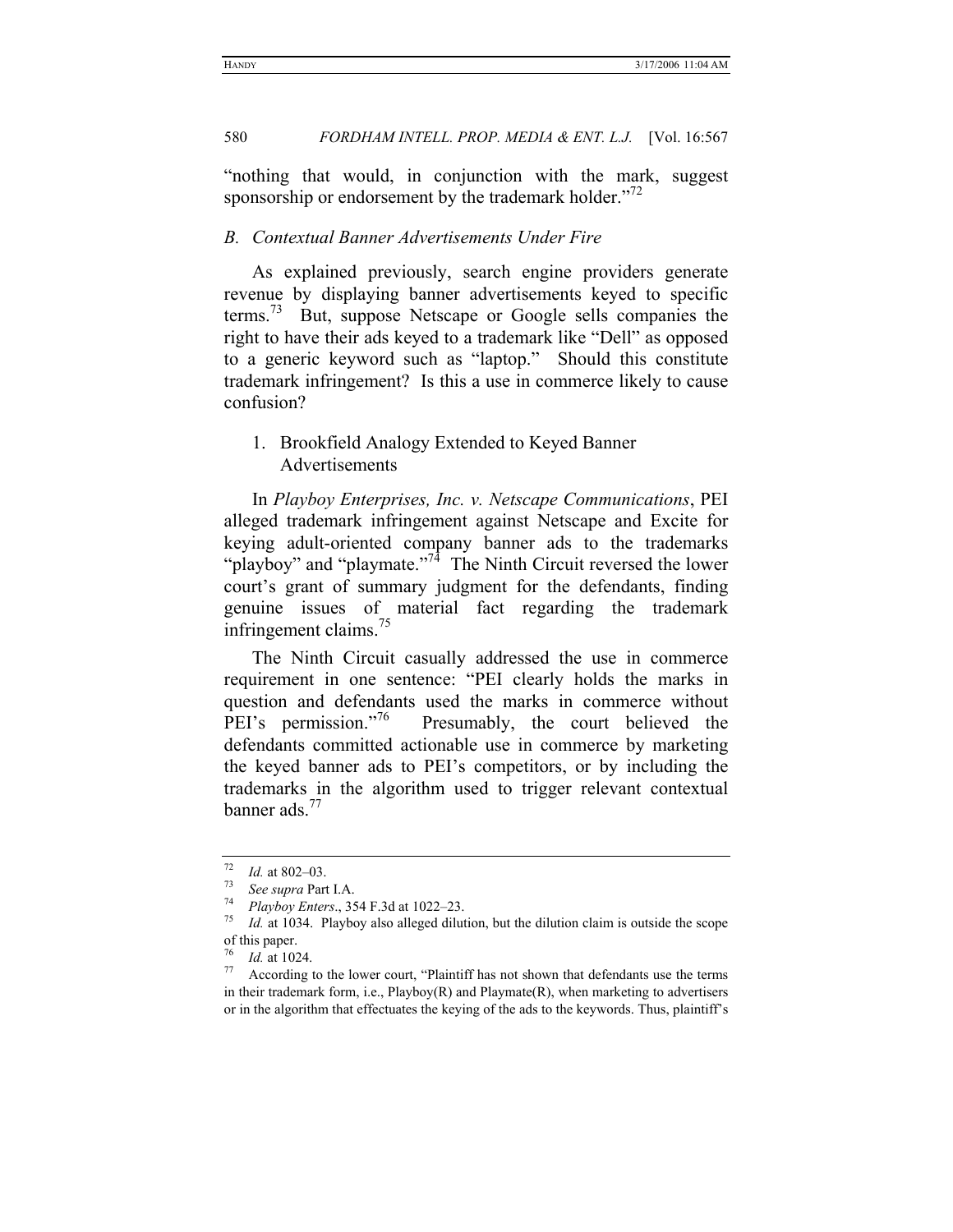Having found defendants used PEI's marks in commerce, the court addressed the likelihood of confusion prerequisite for infringement, focusing on an initial interest confusion theory. According to PEI, because the competitor banner advertisements appear immediately after users search for the terms "playboy" or "playmate," users will mistakenly believe that the banner ads are sponsored by PEI.<sup>78</sup> The court likened this case to *Brookfield Communications, Inc. v. West Coast Entertainment Corporation*, and found that consumers originally seeking PEI may be lured to banner advertisements and simply remain on a competitor's site despite immediately realizing it is wholly unrelated.<sup>79</sup> Despite formally applying an eight-factor test to determine likelihood of initial interest confusion, the issue was essentially decided on one factor alone: evidence of actual confusion. $80$  As the Second Circuit recently concluded,

[t]here can be no more positive or substantial proof of the likelihood of confusion than proof of actual confusion. Moreover, reason tells us that while *very little proof of actual confusion would be necessary to prove the likelihood of confusion*, an almost overwhelming amount of proof would be necessary to refute such proof.<sup>81</sup>

Therefore, because an expert study established evidence of actual confusion, the court noted that this alone justified a reversal of the lower court's grant of summary judgment.<sup>82</sup> It is important

argument that defendants 'use' plaintiff's trademarks falls short." Playboy Enters., Inc. v. Netscape Commc'ns Corp., 55 F. Supp. 2d 1070, 1073–74 (C.D. Cal. 1999). Therefore, the Ninth Circuit likely adopted the same theory of use, holding that the marks were in fact used in their trademark form.

<sup>78</sup> *Playboy Enters.*, 354 F.3d at 1025. 79 *Id.*

<sup>80</sup> *Id.* at 1026–29.<br><sup>81</sup> Savin Corp. v. Savin Group, 391 F.3d 439, 459 (2d Cir. 2004) (emphasis added) (quoting World Carpets, Inc. v. Dick Littrell's New World Carpets, 438 F.2d 482, 489 (5th Cir. 1971)).<br> ${}^{82}$   ${}^{D}$   ${}^{D}$   ${}^{D}$   ${}^{D}$   $E$   $E$ 

<sup>82</sup> *Playboy Enters.*, 354 F.3d at 1026. The court also denied defendant's fair use defenses. The classic fair use defense was disposed of because outdated case law at the time supported the court's assertion that "[a] fair use may not be a confusing use." As for nominative fair use, the court held that defendants failed the first requirement: the product or service must not be readily identifiable without the mark. Apparently, the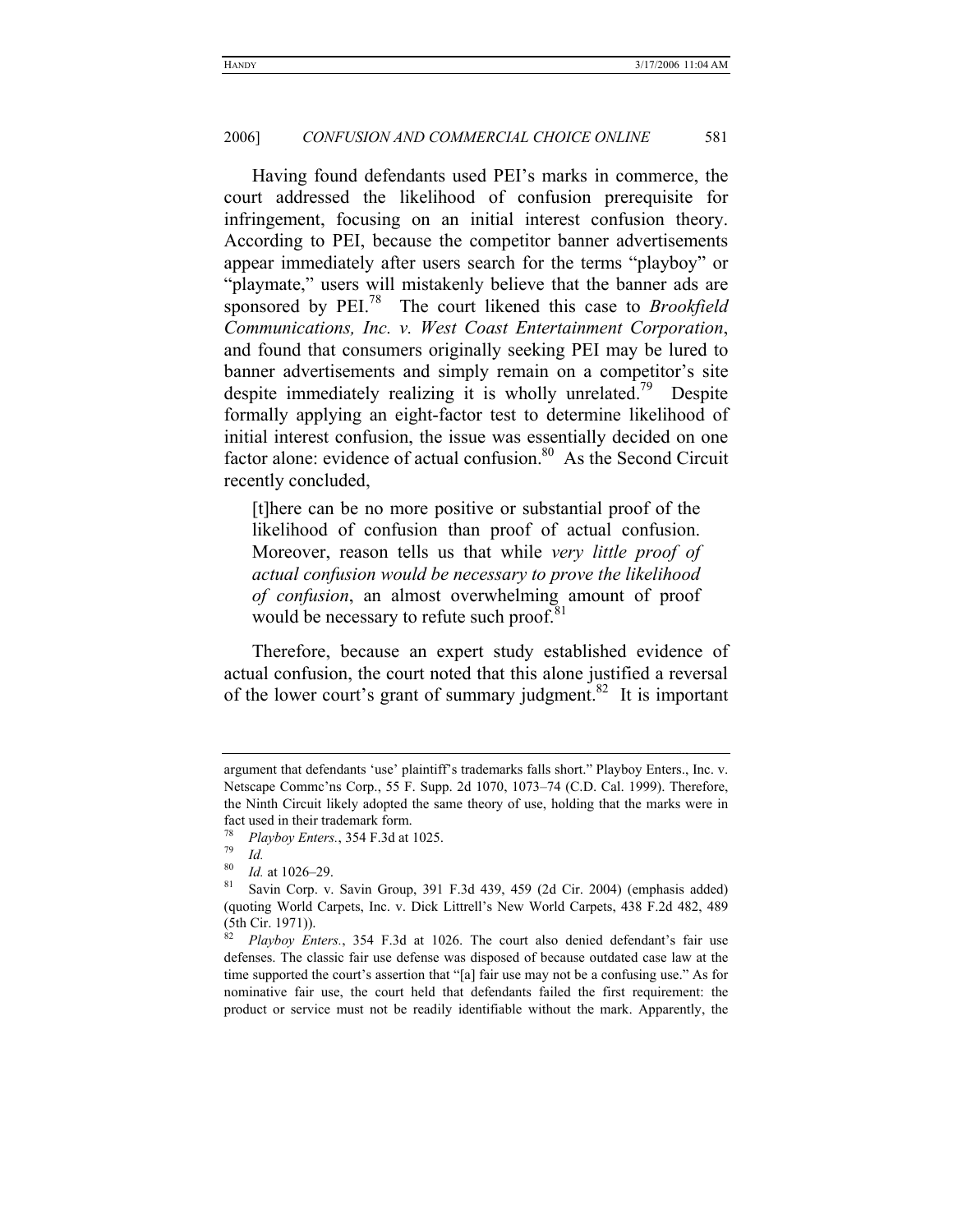to note that the court expressly limited its decision to unlabeled banner advertisements that do not clearly identify their source.<sup>83</sup> If the banner advertisements were clearly labeled, perhaps by expressly discounting affiliation with the entered search terms, the majority suggests there may not be a likelihood of confusion.<sup>84</sup>

In a concurring opinion, Judge Berzon expressed concern about the *Brookfield* initial interest confusion standard because it suggests there could be trademark infringement even if the banner advertisements were clearly labeled.<sup>85</sup> *Brookfield* held that "by using 'MovieBuff' *to divert people* looking for 'MovieBuff' to its website, [the defendant] improperly benefits from the goodwill that [the plaintiff] developed in its mark.<sup>386</sup> However, if the question is simply one of *diversion*, should Adidas, strategically having a sneaker display near rival Nike, be liable to trademark infringement as well? Judge Berzon addressed such a question with the following analogy:

I walk into Macy's and ask for the Calvin Klein section and am directed upstairs to the second floor. Once I get to the second floor, on my way to the Calvin Klein section, I notice a more prominently displayed line of Charter Club clothes, Macy's own brand, designed to appeal to the same people attracted by the style of Calvin Klein's latest line of clothes. Let's say I get diverted from my goal of reaching the Calvin Klein section, the Charter Club stuff looks good enough to me, and I purchase some Charter Club shirts instead. Has Charter Club or Macy's infringed Calvin Klein's trademark, simply by having another product more prominently displayed before one reaches the Klein line? Certainly not.<sup>87</sup>

court believed using other words besides Playboy's marks was a suitable substitute for triggering contextual, adult-oriented, banner advertisements. *Id.* at 1029–30.<br><sup>83</sup> See id. at 1025 n.16 ("Note that if a banner advertisement clearly identified its source

or, even better, overtly compared PEI products to the sponsor's own, no confusion would occur under PEI's theory.").

 $rac{84}{85}$  *Id.* 

<sup>85</sup> *See generally id.* at 1034–36 (Berzon, concurring). 86 *Id.* (Berzon, concurring) (emphasis added). 87 *Id.* at 1035 (Berzon, concurring).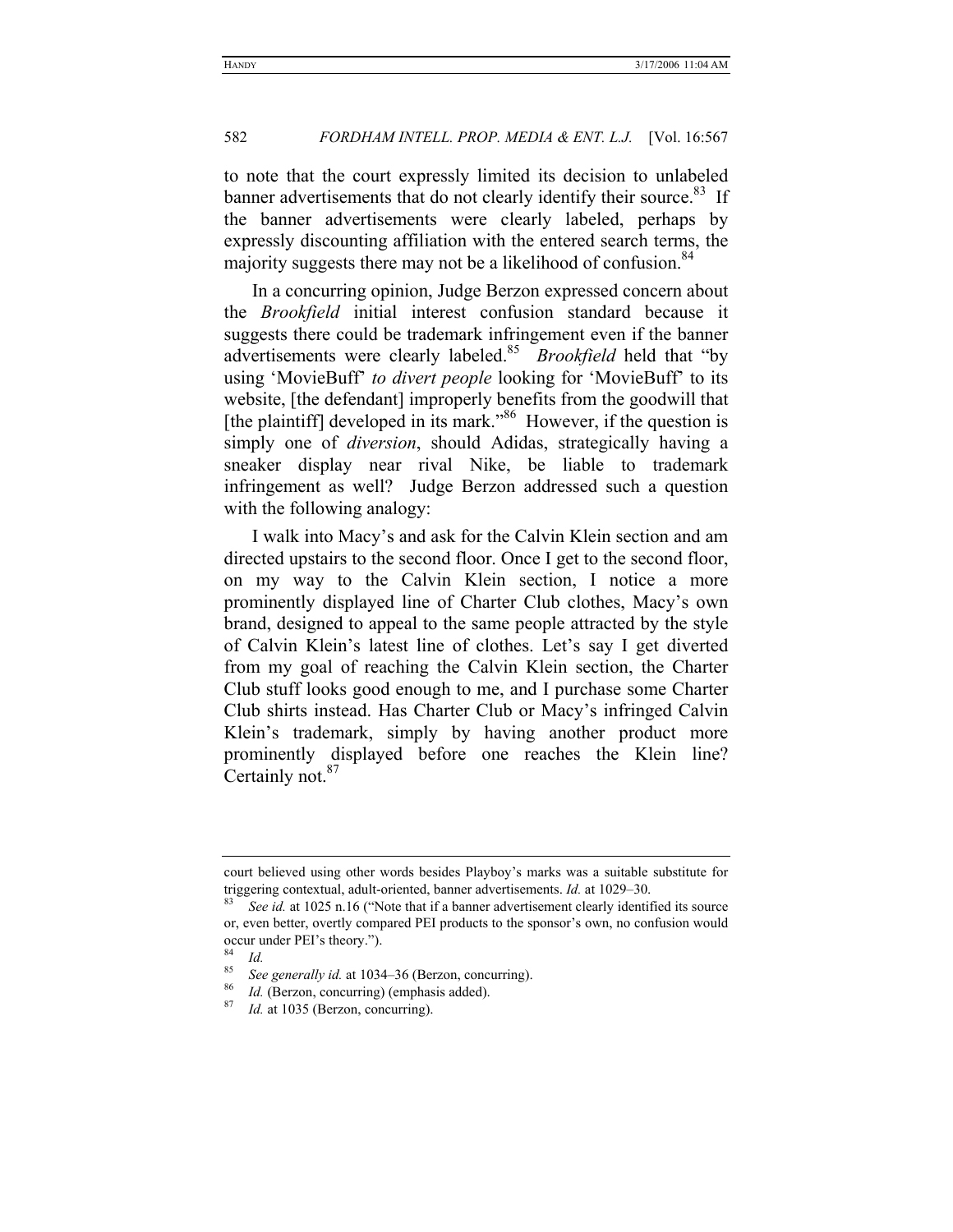Judge Berzon also found that the highway billboard analogy set forth in *Brookfield*<sup>88</sup> was inapplicable to the case at hand for two reasons: (1) customers searching for PEI's site were not explicitly misdirected because they never actually saw the mark, and (2) the trivial inconvenience of clicking the Web browser's back button to return to the search engine results pales in comparison to a driver taking the wrong highway exit. $89$ 

2. Whom Does the Use In Commerce Confuse?

Google, Inc. has faced numerous lawsuits because of its keyed banner advertising program, Adwords.<sup>90</sup> In *Government Employees Insurance Co. v. Google, Inc.*, Google moved to dismiss Government Employees Insurance Company's ("GEICO's") allegation that Google's use of the registered marks "GEICO" and "GEICO DIRECT" to trigger contextual banner advertisements constituted infringement.<sup>91</sup> The motion was denied, principally because Google was held to commit actionable use in commerce of GEICO's trademarks.<sup>92</sup>

With respect to services, a trademark is used in commerce "when it is used or displayed in the sale or advertising of services." $93$  The court held that Google used GEICO's marks in commerce by "allowing advertisers to bid on the trademarks and pay [Google] to be linked to the trademarks."<sup>94</sup> This reasoning may satisfy the Lanham Act definition, but it suggested a puzzling likelihood of confusion argument.

Presumably, because the court found trademark use in commerce between Google and GEICO's competitors, the "ordinarily prudent purchaser" against whom likelihood of confusion is assessed was not the Web user using the Google's

<sup>88</sup> *See supra* note 60 and accompanying text. 89 *Playboy Enters.*, *Inc.*, 354 F.3d at 1036 (Berzon, concurring).

<sup>90</sup> *See generally* Google's Ad Words Under Attack—Overview Over the Pending Lawsuit, http://www.linksandlaw.com/adwords-pendinglawsuits.htm (last visited Oct. 31, 2005) (providing a comprehensive overview of the development of domestic and foreign lawsuits against Google).

<sup>91</sup> Gov't Employees Ins. Co. v. Google, Inc., 330 F. Supp. 2d 700, 701 (E.D. Va. 2004).<br><sup>92</sup> *Id.* at 704.<br><sup>93</sup> *Gee supra* note 48 and accompanying text.<br>*62<sup>9</sup> <i>Gov't Employees Ins. Co.*, 330 F. Supp. 2d at 704.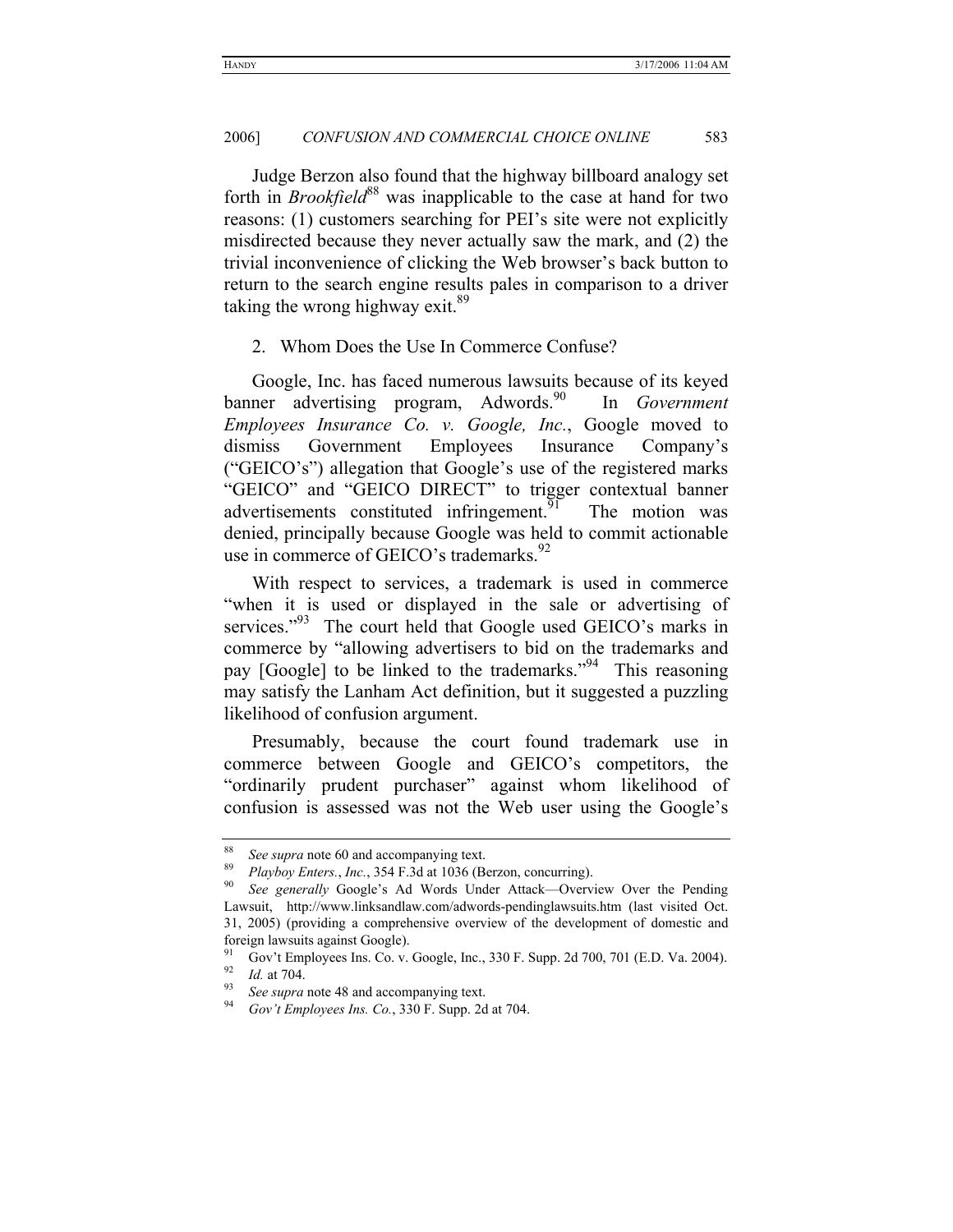search engine, but rather the GEICO competitors who purchased the right to have their ads keyed to GEICO's marks. Specifically, the court held that "[Google's] offer of [GEICO's] trademarks for use in advertising could falsely identify a business relationship or licensing agreement between [Google] and [GEICO]."<sup>95</sup> Common sense may dictate that such confusion would never arise because it is difficult to comprehend why GEICO would ever encourage competition against itself. The court skirts the issue by simply stating that likelihood of confusion is fact-specific and not properly resolved through a motion to dismiss.

After GEICO subsequently moved for judgment as a matter of law, the court's analysis demonstrated that likelihood of confusion may be evaluated from the perspective of anyone using Google's search engine, not just the parties who were the targets of the trademark use in commerce.<sup>96</sup> The court evaluated survey evidence that measured whether potential GEICO customers who searched for "GEICO" using Google's search engine mistakenly believed that the keyed banner ads were linked to or affiliated with GEICO's website. $97$  Google prevailed only because of the court's doubts about the reliability of GEICO's survey methodology.<sup>98</sup>

What is striking is that the answer to the question "Whom does the use in commerce confuse?" is anyone. Once the court found trademark use in commerce by virtue of Google's sale of GEICO's trademarks to trigger competitor advertisements, the likelihood of confusion analysis was completely unrelated to that transaction. Instead, the focus was on the everyday consumer searching for insurance, not the competitors who "could falsely identify a

<sup>95</sup> *Id.*

<sup>96</sup> *See* Gov't Employees Ins. Co. v. Google, Inc., 2005 U.S. Dist. LEXIS 18642, at \*17–\*20 (E.D. Va. Aug. 8, 2005) (describing GEICO's survey evidence which evaluated the likelihood of confusion of ordinary Web users searching for "GEICO" on Google's search engine).

<sup>97</sup> *Id*. at \*19–\*20. 98 *Id*. at \*20–\*25. Although not pertinent to this paper, GEICO's survey evidence was sufficient to establish likelihood of confusion for those Google banner ads that included the trademark "GEICO" in its text or heading. *Id*. at \*26.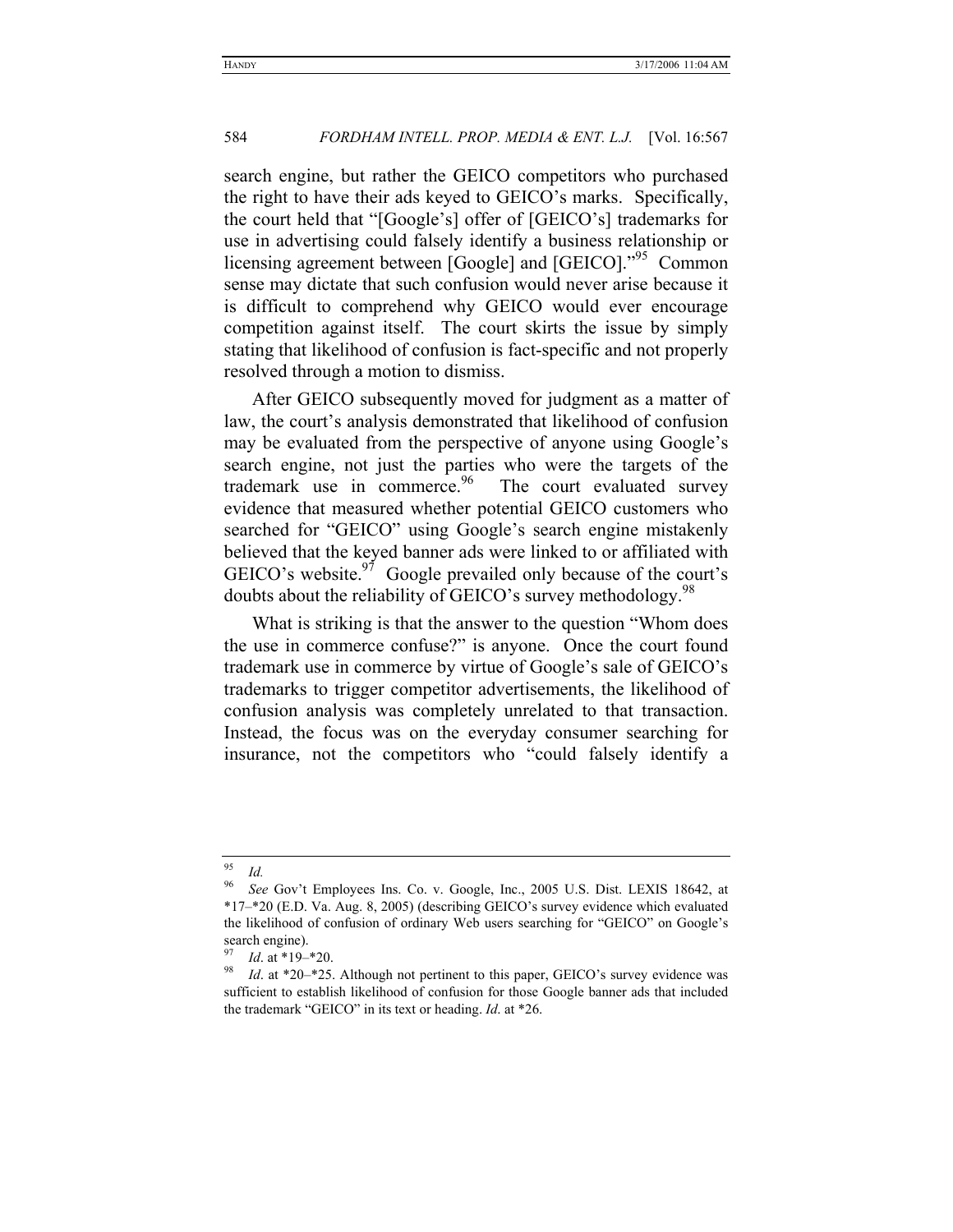business relationship or licensing agreement between [Google] and  $[GEICO].$ <sup>"99</sup>

# *C. WhenU Temporarily Banned in New York, Always Popping in Virginia and Michigan*

Pop-up and banner advertisements use keywords, including trademarks, to trigger a contextual advertisement. The only significant difference is that the former is displayed alongside search engine query results, and the latter in a separate window.<sup>100</sup> However, while the use in commerce requirement was not carefully scrutinized in the banner ad cases, two district courts found that WhenU's pop-up technology did not involve actionable use in commerce.<sup>101</sup>

# 1. U-Haul and Wells Fargo Fail to Demonstrate Use in Commerce

In *U-Haul International, Inc. v. WhenU.com, Inc.*, U-Haul alleged WhenU's use of U-Haul's uniform resource locator  $("URL")<sup>102</sup>$  and trademark "U-Haul" in the SaveNow program constituted trademark infringement.<sup>103</sup> U-Haul argued that the SaveNow software used U-Haul trademarks in commerce by (1) displaying pop-up ads on the same computer screen as U-Haul's

<sup>99</sup> *See supra* note 94 and accompanying text. This is also consistent with the analysis in *Playboy Enterprises*, *Inc. v. Netscape Communications* where use in commerce was found because Netscape sold banner ads keyed to Playboy's trademarks, *see supra* note 77 and accompanying text, and the likelihood of confusion analysis focused on consumers searching for Playboy who were not aware of the trademark use in commerce.

*See supra* notes 78–79 and accompanying text.<br><sup>100</sup> *See supra* Part I.A–B.<br><sup>101</sup> *See generally* U-Haul Int'l, Inc. v. WhenU.com, Inc., 279 F. Supp. 2d 723 (E.D. Va. 2003) "[T]he appearance of WhenU's ads on a user's computer screen at the same time as the U-Haul web page is a result of how applications operate in the Windows environment and does not consist 'use' pursuant to the Lanham Act." *Id.* at 728; Wells Fargo & Co. v. WhenU.com, Inc., 293 F. Supp. 2d 734 (E.D. Mich. 2003) "WhenU does not use any of plaintiffs' trademarks to identify goods or services, to indicate any sponsorship or affiliation with the goods or services advertised by WhenU, or to identify the source or origin of any goods or services advertised by WhenU." *Id.* at 747.<br><sup>102</sup> Wells Fargo & Co. v. WhenU.com, Inc., 293 F. Supp. 2d 734, 740–41 (E.D. Mich.

<sup>2003).</sup> A webpage is identified by a unique URL, which usually incorporates the name or trademark of the website owner. 103 *U-Haul Int'l*, *Inc.*, 279 F. Supp. 3d at 724.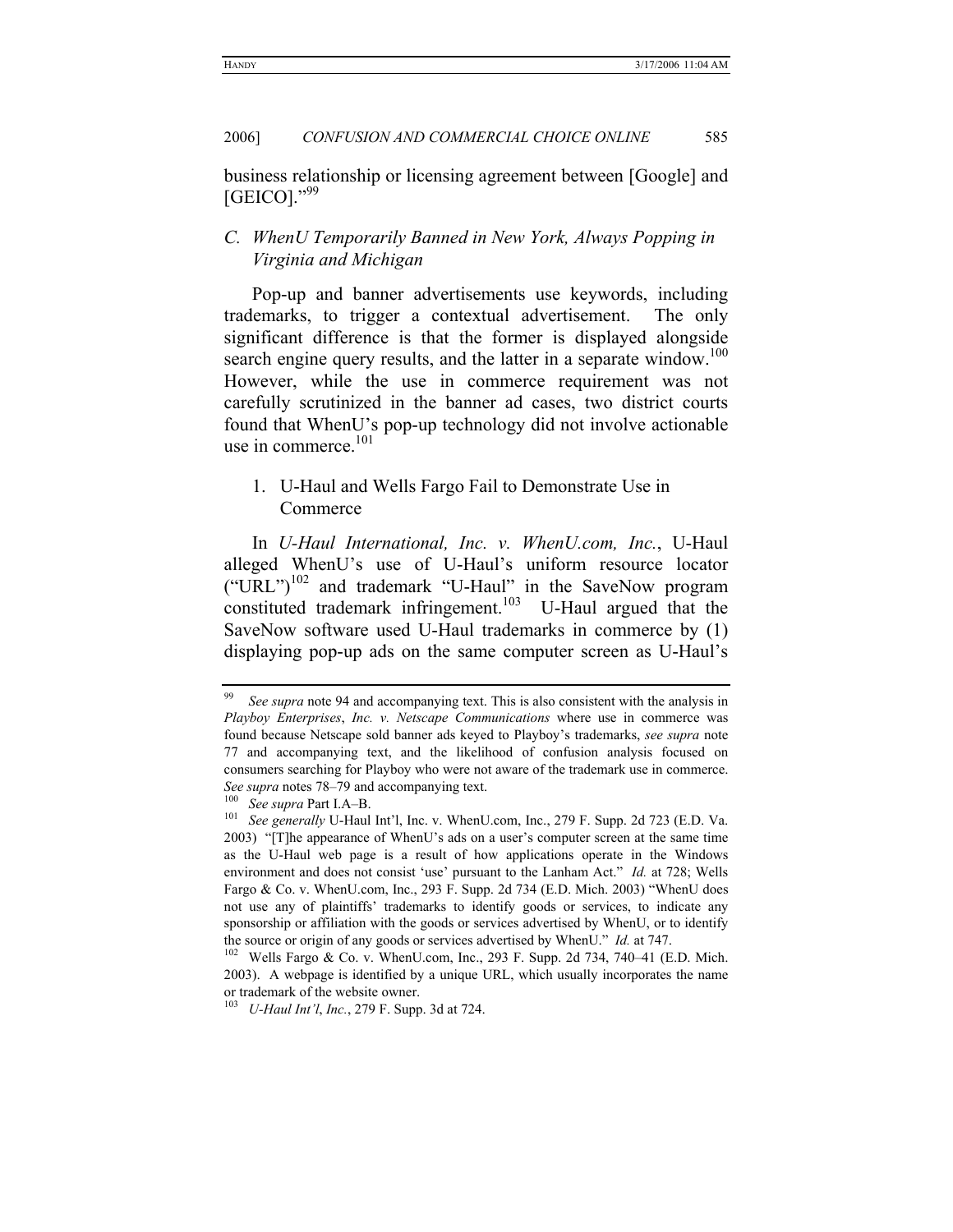website and logo, and (2) incorporating U-Haul's URL and trademark in the SaveNow program.<sup>104</sup>

In response to plaintiff's first use in commerce argument, the court noted that WhenU pop-ups open in a "WhenU-branded window" that is "separate and distinct" from the U-Haul website window.<sup>105</sup> A pop-up advertisement does not incorporate the entire screen as a "single visual presentation" simply because the pop-up advertisement and U-Haul website windows are simultaneously visible.<sup>106</sup> The court distinguished "framing," The court distinguished "framing," which occurs when a single window displays the contents of multiple, distinct webpages, $107$  as being inapposite.<sup>108</sup>

Furthermore, the court emphasized that trademark use is not established merely because marks are simultaneously visible.<sup>109</sup> The court considered WhenU's contextual pop-up advertisements as being tantamount to comparative advertising,  $110$  which nominative fair use clearly permits.<sup>111</sup>

The court also rejected plaintiff's argument that WhenU's inclusion of the U-Haul trademark and URL in the SaveNow directory constituted actionable use in commerce.<sup>112</sup> Unlike *Government Employees Insurance Co. v. Google, Inc.*, any use in commerce resulting from the sale of contextual ads to plaintiff's competitors was not considered. Instead, the court focused on the computer user who simultaneously views both the U-Haul website and the pop-up ad. Because "U-Haul fails to adduce any evidence that WhenU uses U-Haul's trademarks to identify the source of its goods or services," the court held that there is no use in commerce as defined by the Lanham Act.<sup>113</sup> Rather, WhenU "merely uses the

<sup>&</sup>lt;sup>104</sup> *Id.* at 727. Defendant also argued the pop-up ads interfered with the use of U-Haul's Web page and, therefore, constituted use in commerce. *Id*. at 728. For purposes of this paper, this argument need not be addressed.

<sup>&</sup>lt;sup>105</sup> *Id.*<br>
<sup>106</sup> *Id.* at 727–28.<br>
<sup>107</sup> *Wells Fargo & Co.*, 293 F. Supp. 2d at 748.<br>
<sup>108</sup> *U-Haul Int'l, Inc.*, 279 F. Supp. 2d at 727.<br>
<sup>109</sup> *Id.* at 728.<br>
<sup>111</sup> *See supra* notes 68–69 and accompanying text.<br>
<sup>112</sup>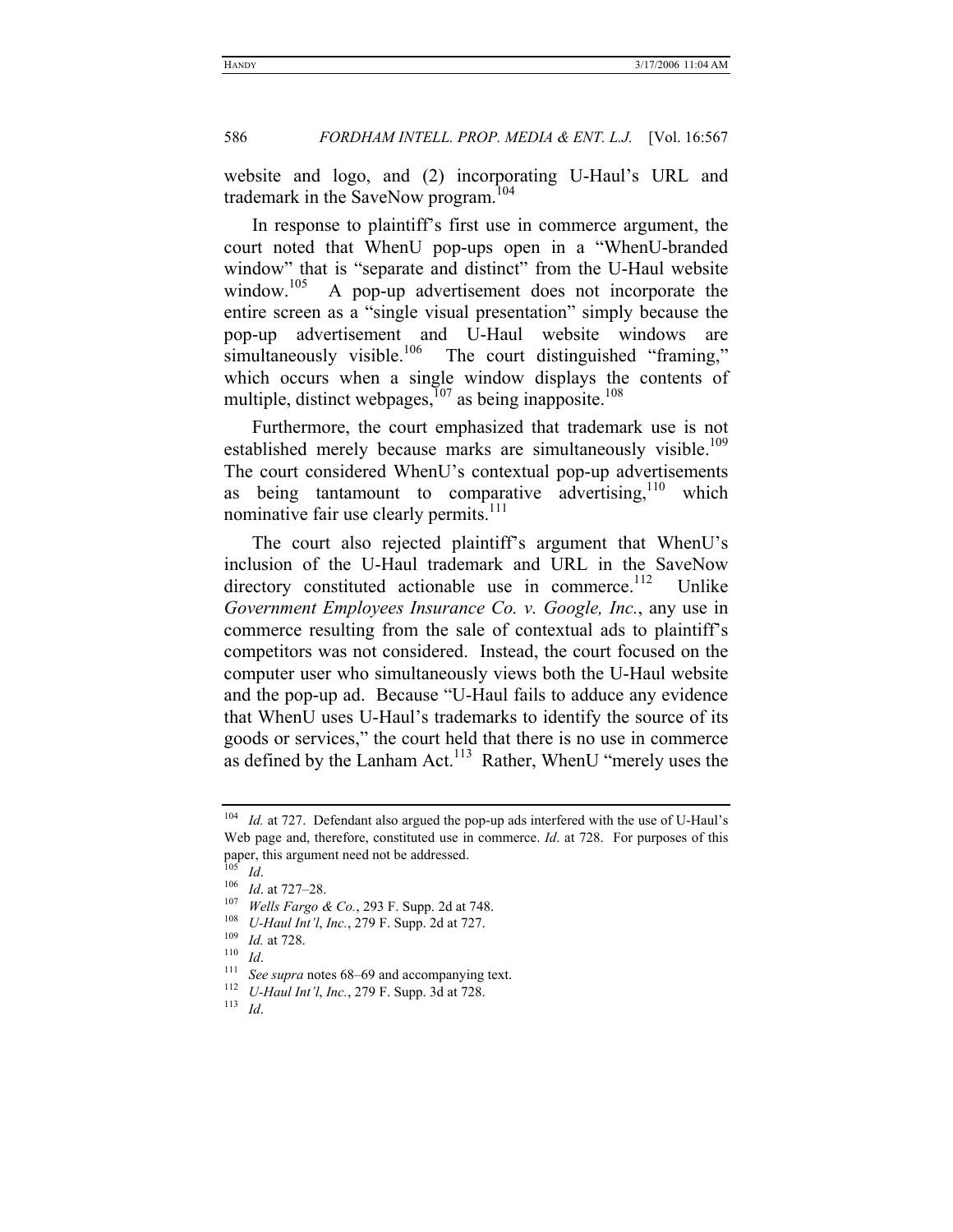marks for the '*pure machine linking function*' and in no way advertises or promotes U-Haul's Web address or any other U-Haul trademark."114

Because U-Haul was unable to show that WhenU used its marks in commerce, it would have been superfluous to address any likelihood of confusion arguments. However, after disposing of the use in commerce argument in similar fashion,  $115$  the court in *Wells Fargo & Co.* noted that the plaintiffs failed to demonstrate likelihood of confusion.<sup>116</sup> Because the Sixth Circuit does not recognize the initial interest confusion doctrine, plaintiffs' only recourse was to prove point of sale confusion.<sup>117</sup> In other words, plaintiffs had to prove that users clicking an Adidas pop-up ad and purchasing sneakers at the Adidas website believed that the sneakers were endorsed or sponsored by the Nike website they were originally viewing. Given the implausible prospect of this scenario, it is not surprising that the court found plaintiffs' evidence unpersuasive. $^{11\bar{8}}$ 

# 2. Southern District of New York Finds Hidden Use in Commerce

After two successive court victories, WhenU's luck seemed to run out in *1-800 Contacts, Inc. v. WhenU.com*. 119 Judge Batts granted 1-800 Contacts' motion for a preliminary injunction to enjoin WhenU from using "1800contacts.com" to trigger

<sup>&</sup>lt;sup>114</sup> *Id*. (emphasis added). <sup>115</sup> The court in Wells Fargo & Co. v. WhenU.com, Inc. emphasized that "[t]he inclusion of web addresses in WhenU's proprietary [d]irectory is done to identify the category the participating consumer is interested in, such as mortgages, and it dispatch a *contextually relevant advertisement* to that consumer." 293 F. Supp. 2d 734, 762 (E.D. Mich. 2003)(emphasis added).

<sup>&</sup>lt;sup>116</sup> *Id.* at 764 ("Although the Court's holding that [WhenU] has not impermissibly used plaintiffs' marks makes it unnecessary to reach the issue of confusion, plaintiffs' failure to establish this element of their claim further weakens their request for injunctive relief.").<br> $\frac{117}{117}$  *Id.* 

<sup>117</sup> *Id*. 118 *See id*. at 765. 119 *See generally* 1-800 Contacts, Inc. v. WhenU.com, 309 F. Supp. 2d 467 (S.D.N.Y. 2003) (granting 1-800 Contacts' motion for a preliminary injunction to enjoin WhenU from delivering competitive pop-up ads).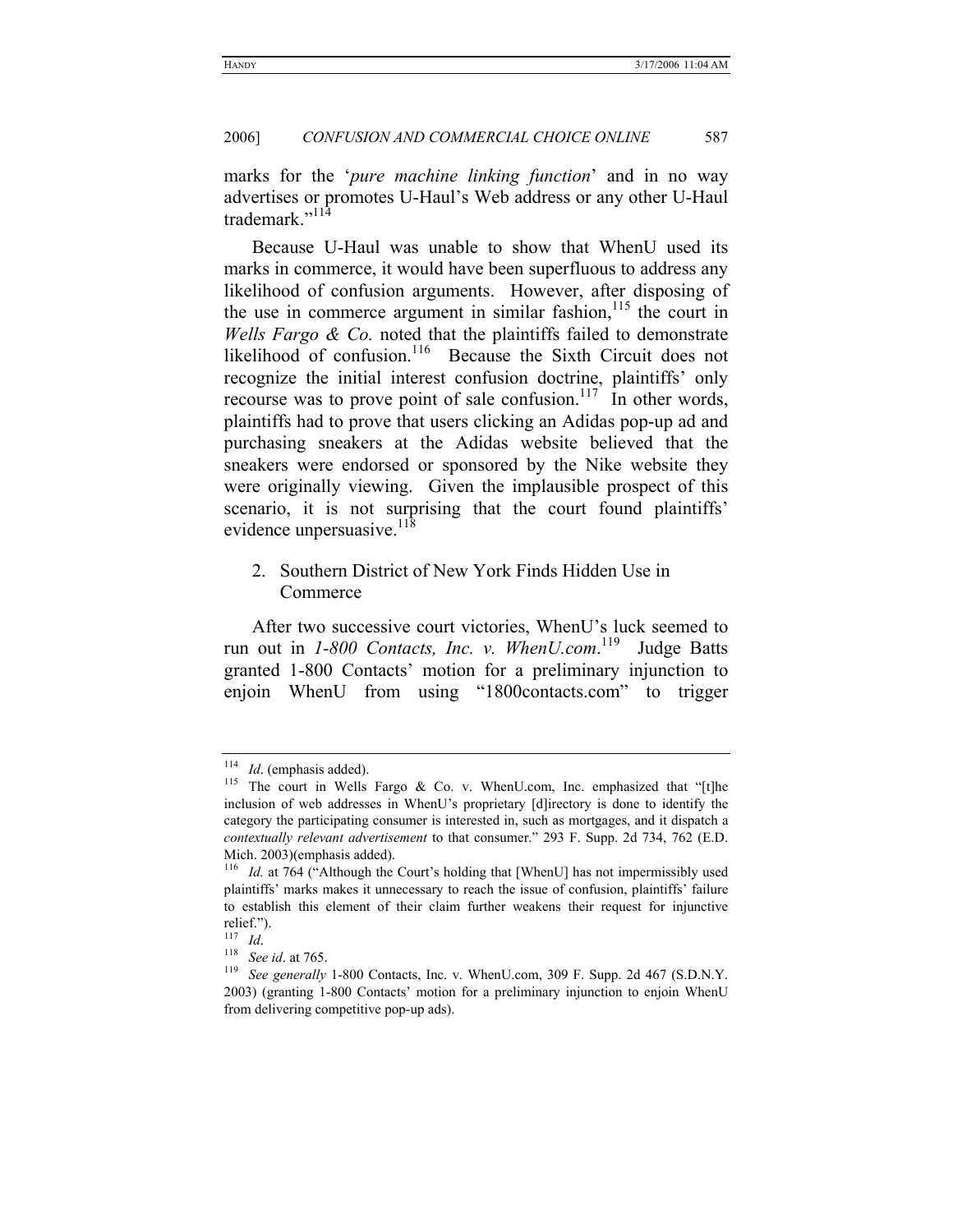contextual pop-up advertisements.<sup>120</sup> The court found that WhenU used 1-800 Contacts' trademarks in commerce, and such use was likely to cause initial interest confusion. $121$ 

According to Judge Batts, 1-800 Contacts' trademarks were used in commerce in two ways. "First, [by] causing pop-up advertisements for [] Vision Direct to appear when SaveNow users have specifically attempted to access Plaintiff's website – *on which Plaintiff's trademark appears*[,] Defendants are displaying Plaintiff's mark 'in the ... advertising of'... Vision Direct's services."<sup>122</sup> This is in stark contrast to the reasoning in *U-Haul International, Inc. v. WhenU.com, Inc.* where the court held that trademark use is not established simply because marks are simultaneously visible, and a pop-up advertisement does not incorporate the entire computer screen as a "single visual presentation."<sup>123</sup> Essentially, Judge Batts held that the defendants used plaintiff's mark because the pop-up advertisement was visible alongside plaintiff's trademark on the 1-800 Contacts website.

Second, the court held that WhenU used plaintiff's mark to advertise and publicize plaintiff's competitors by including<br>"1800contacts.com" in SaveNow's directory of terms.<sup>124</sup> "1800contacts.com" in SaveNow's directory Therefore, a "pure machine linking function" in the previous WhenU cases was unexpectedly actionable use in commerce according to Judge Batts in the Southern District of New York.<sup>125</sup> This finding implies that the court believes an ordinarily prudent purchaser is likely to be confused by trademark use in commerce

<sup>&</sup>lt;sup>120</sup> *Id.* at 510. 121 *Id.* at 508. Unlike the Sixth Circuit, the Second Circuit recognizes initial interest confusion. *See* Mobile Oil Corp. v. Pegasus Petroleum Corp., 818 F.2d 254, 259 (2d Cir. 1987) ("Likelihood of confusion [is found] not in the fact that a third party would do business with [defendant] believing it related to [plaintiff], but rather in the likelihood that [defendant] would gain crucial credibility during the initial phases of a deal.").

<sup>122</sup> *1-800 Contacts*, *Inc.*, 309 F. Supp. 2d at 489 (emphasis added). 123 *See infra* notes 101–07 and accompanying text. The court explicitly stated that it disagrees with the *Wells Fargo & Co. v. WhenU.com*, *Inc.* and *U-Haul Int'l*, *Inc. v. When.com*, *Inc.* cases and is not bound by them. *1-800 Contacts*, *Inc.*, 309 F. Supp. 2d at 490 n.43.

<sup>124</sup> *1-800 Contacts*, *Inc.*, 309 F. Supp. 2d at 490. 125 *See supra* Part II.C.1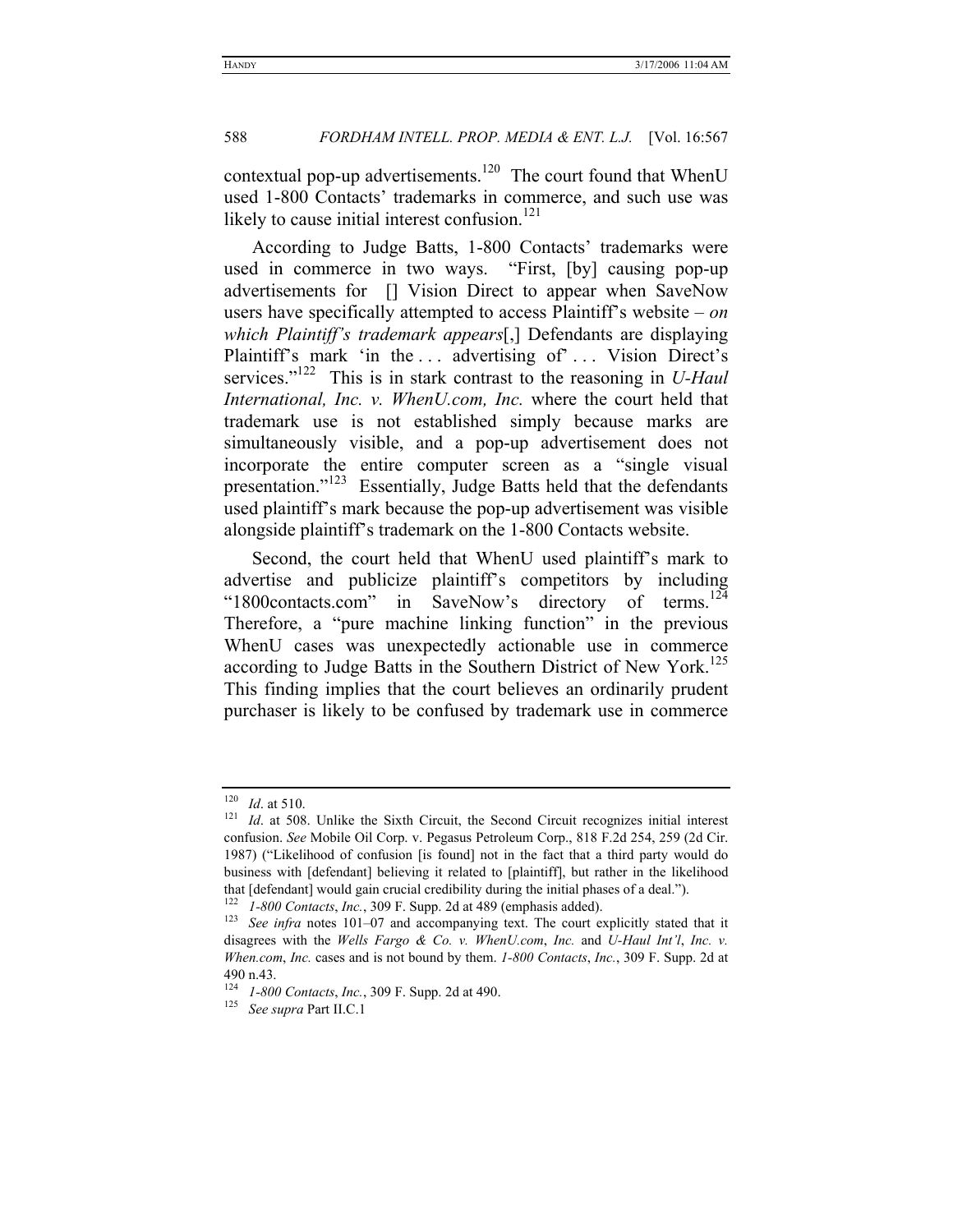even though he or she is not cognizant of its use.<sup>126</sup> In fact, Judge Batts states unequivocally that actionable use in commerce does not require that the trademark identify the source of a good or service.<sup>127</sup>

After finding use in commerce, Judge Batts found that initial interest confusion occurs when potential 1-800 Contacts customers are "diverted and distracted" to Vision Direct's website.<sup>128</sup> The court held that by triggering pop-ups at the same time a user visits the 1-800 Contacts website, Vision Direct misappropriates 1-800 Contacts' goodwill by gaining "crucial credibility during the initial phases of the deal."129 To assess the likelihood of initial interest confusion, the court examined the same multi-factor test it uses for point of sale confusion: the *Polaroid* factors.<sup>130</sup>

The court analyzed some *Polaroid* factors that are of questionable probative value for assessing likelihood of initial interest confusion with respect to pop-ups. For example, the court held that the "strength of the plaintiff's mark," favors 1-800 Contacts because its trademark is "suggestive" and, therefore, inherently distinctive.<sup>131</sup> However, given that  $(1)$  users explicitly

<sup>&</sup>lt;sup>126</sup> The court goes on to belittle the notion that trademark use in commerce must be visible: "[WhenU] is doing far more than merely 'displaying' Plaintiff's mark. WhenU's advertisements are delivered to a SaveNow user when the user directly accesses Plaintiff's website . . . allowing Defendant . . . to profit from the goodwill and reputation in Plaintiff's website that led the user to access Plaintiff's website in the first place." *1- 800 Contacts*, *Inc.*, 309 F. Supp. 2d at 490. This is also consistent with the analysis in *Government Employees Insurance Co. v. Google*, *Inc.* and *Playboy Enterprises*, *Inc. v. Netscape Communications* where each court found actionable trademark use in commerce involving plaintiff's competitors, but analyzed likelihood of confusion with respect to potential customers who were never privy to the trademark use in question. *See supra* Part II.B.2, notes 78–79 and accompanying text. 127 *1-800 Contacts*, 309 F. Supp. 2d at 489.

<sup>128</sup> *See id*. at 493 ("[O]n the Internet, initial interest confusion occurs when 'potential consumers of one website will be diverted and distracted to a competing website.'"). 129 *Id*. (quoting Mobil Oil Corp. v. Pegasus Petroleum Corp., 818 F.2d 254, 259 (2d Cir.

<sup>1987)).</sup> 

<sup>&</sup>lt;sup>130</sup> See id. at 494 (applying the traditional eight-factor test to determine likelihood of confusion as set forth by Judge Friendly in *Polaroid Corp. v. Polaroid Elecs. Corp.* to assess the newer doctrine of initial interest confusion).

<sup>&</sup>lt;sup>131</sup> *Id.* at 496. The "strength of plaintiff's mark" factor focuses on the mark's tendency to identify goods as originating from a specific source. *Id*. at 495. Courts evaluate both the mark's inherent distinctiveness and its distinctiveness in the marketplace. *Id*. at 496– 97. Ordered from least inherently distinctive to most inherently distinctive, courts use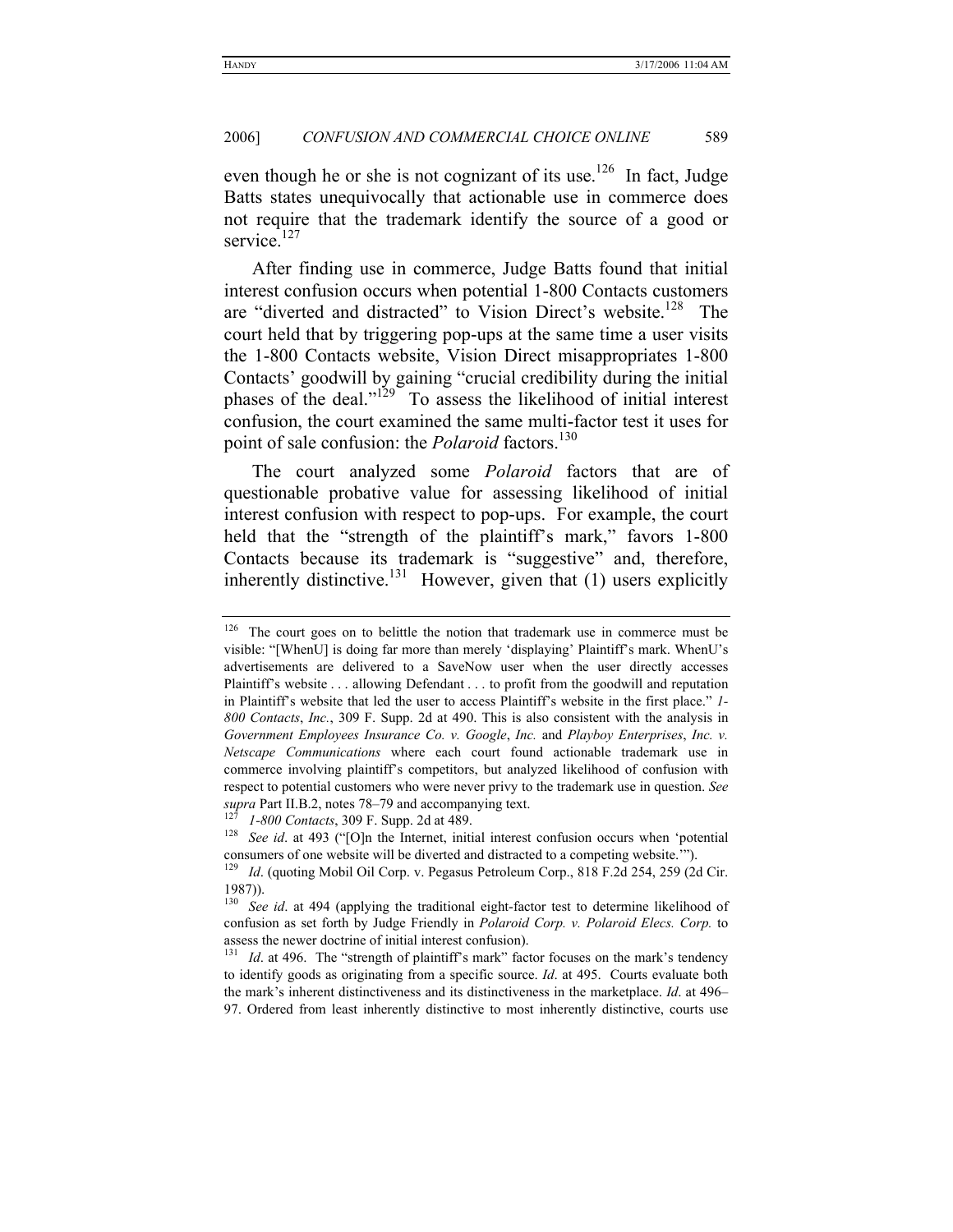enter the URL for the 1-800 Contacts website into their browser before seeing the Vision Direct pop-up, (2) the Vision Direct popup does not incorporate any of 1-800 Contacts' trademarks, and (3) the only issue is whether users believe the pop-up is endorsed or sponsored by the website triggering the pop-up, the strength of plaintiff's mark is irrelevant. Plaintiff's case depends upon the *timing* of the pop-up, not its actual contents.<sup>132</sup> Hence, the mark's distinctiveness, inherent or acquired in the marketplace, does nothing to buttress plaintiff's argument.

Another *Polaroid* factor of minimal probative value is the "similarity of the marks."<sup>133</sup>Here, the court compares the keyword "www.1800Contacts.com" located in SaveNow's hidden directory with plaintiff's trademark "1-800 CONTACTS." According to Judge Batts, "If Defendants used a mark less similar to Plaintiff's mark—for example, 'www.contacts.com'—then a SaveNow user who received Defendants' pop-up advertisements after typing into a browser 'www.contacts.com' would be less likely to associate Plaintiff's mark with Defendants' pop-up advertisements." If SaveNow used a different Web address in its directory of terms, no pop-ups would appear when a user visited 1-800 Contacts' website. The court's reasoning appears to simply reiterate how the SaveNow program triggers contextual ads.

four categories to describe a mark: (1) "generic"—common description of goods that does not qualify for trademark protection, (2) "descriptive"—describes a products features and only is afforded trademark protection if it acquires secondary meaning, (3) "suggestive"—only suggests the features of a product so that consumers must use their imagination to determine the nature of the goods, and (4) "fanciful or arbitrary" completely invented word that receives the highest level of trademark protection. *Id*. at 495.

<sup>&</sup>lt;sup>132</sup> Cf. id. at 489 ("[B]y causing pop-up advertisements to appear when SaveNow users have specifically attempted to find or access Plaintiff's website, Defendants are 'using' Plaintiff's marks that appear on Plaintiff's website.").

<sup>&</sup>lt;sup>133</sup> Polaroid, 287 2d at 495. Judge Batts acknowledged that this factor traditionally contemplates the consumer actually seeing the trademarks. *1-800 Contacts*, 309 F. Supp. 2d at 496 n.53. However, applying *Brookfield Communications*, *Inc. v. West coast Entertainment Corp.*, the court holds that "the issue is not whether the WhenU or Vision Direct marks themselves are similar to the Plaintiff's marks, but whether the marks used by the Defendants (whether actually seen by the consumer or not) are so similar to Plaintiff's mark that [the] similarity could ultimately cause consumer confusion." *Id*. at 496 n.53.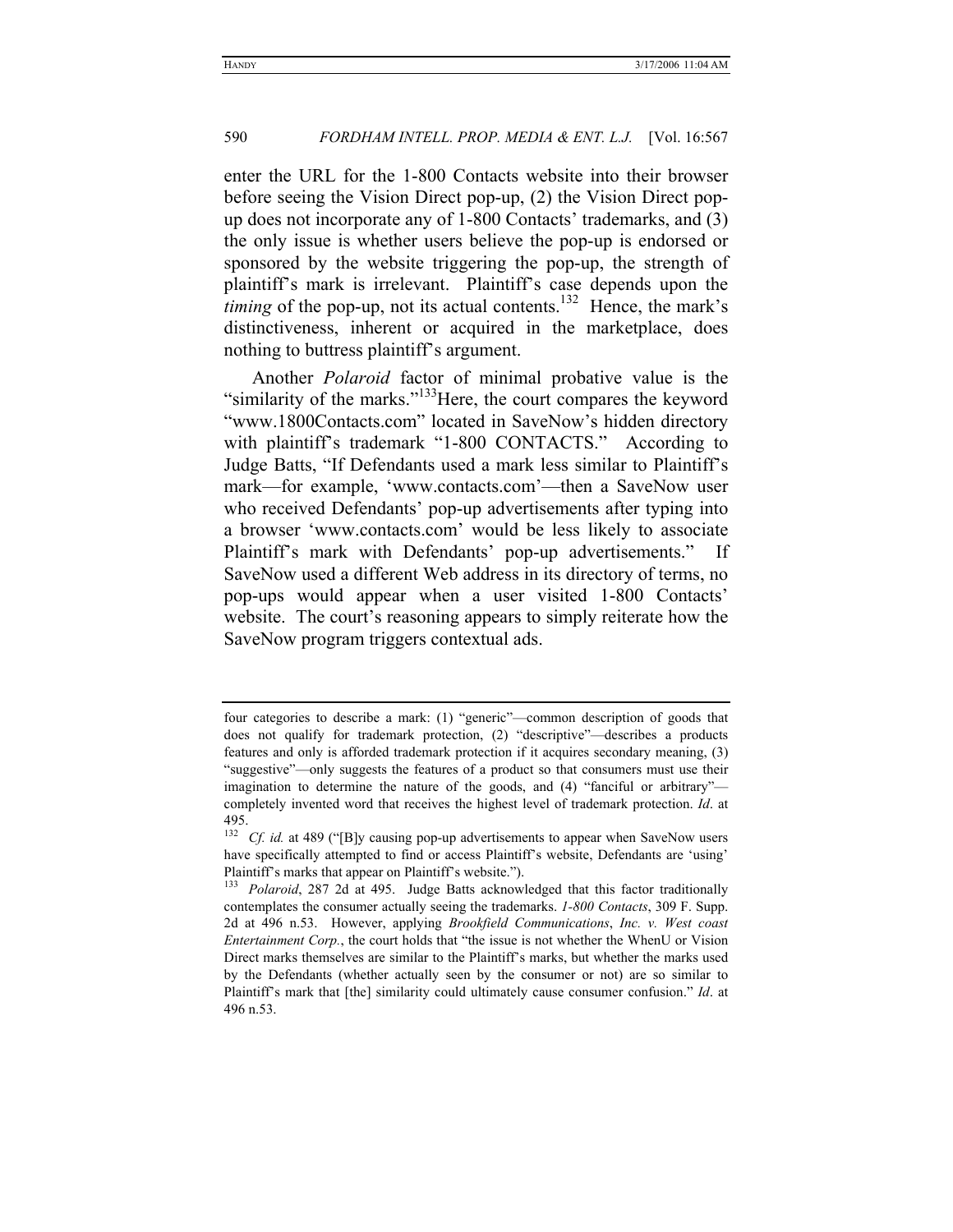Some of the other factors that the court examines are more probative. For example, "proximity of the parties' services" is clearly probative and weighs in favor of the plaintiff. Because both plaintiff and defendant sell replacement contact lenses to consumers, a consumer is more likely to erroneously believe Visual Direct's pop-up advertisements are generated by 1-800 Contacts. Also, "existence of actual confusion between the marks" would obviously be probative because there is no better way to prove the likelihood of confusion than with evidence that it really occurs.134

Before ultimately concluding that the *Polaroid* factors demonstrate a likelihood of initial interest confusion, the court dismissed WhenU's branding argument.<sup>135</sup> WhenU's pop-up windows had a green "\$" mark and the text "SaveNow" across the top.<sup>136</sup> Also, a "?" symbol in the upper right-hand corner opened another window explaining what SaveNow software was, and the bottom right read "A WhenU offer—click ? for info."<sup>137</sup> WhenU argued that such clearly labeled pop-up ads should not confuse consumers. Judge Batts, despite acknowledging that disclaimers can substantially avoid the risk of consumer confusion, discounted WhenU's disclaimers as being completely ineffectual.<sup>138</sup> In fact, Judge Batts suggested that disclaimers are *per se* ineffective at mitigating initial interest confusion: "Even if Defendants had offered evidence of the effect of its branding and disclaimers, such evidence would do little to counter Plaintiff's showing of the likelihood of initial interest confusion."<sup>139</sup> Such reasoning could effectually force contextual pop-up ad companies like WhenU and Claria out of business. This opinion arguably reflects the adoption of a creative, albeit deviant, interpretation of the Lanham Act to

<sup>&</sup>lt;sup>134</sup> See *supra* note 80 and accompanying text.<br><sup>135</sup> See 1-800 Contacts, 309 F. Supp. 2d at 504.<br><sup>136</sup> Id. at 503.

<sup>&</sup>lt;sup>136</sup> *Id.* at 503.<br><sup>137</sup> *Id.* The court disregards additional WhenU branding implemented subsequent to the filing of 1-800 Contact's lawsuit. *Id*. at 478 n.23.<br><sup>138</sup> *Id*. at 504 ("[C]onsumer confusion caused by the pop-up advertisements can hardly

be alleviated by WhenU's use of disclaimers with terms that are buried in other web pages, requiring viewers to scroll down or click on a link."). <sup>139</sup> *Id*.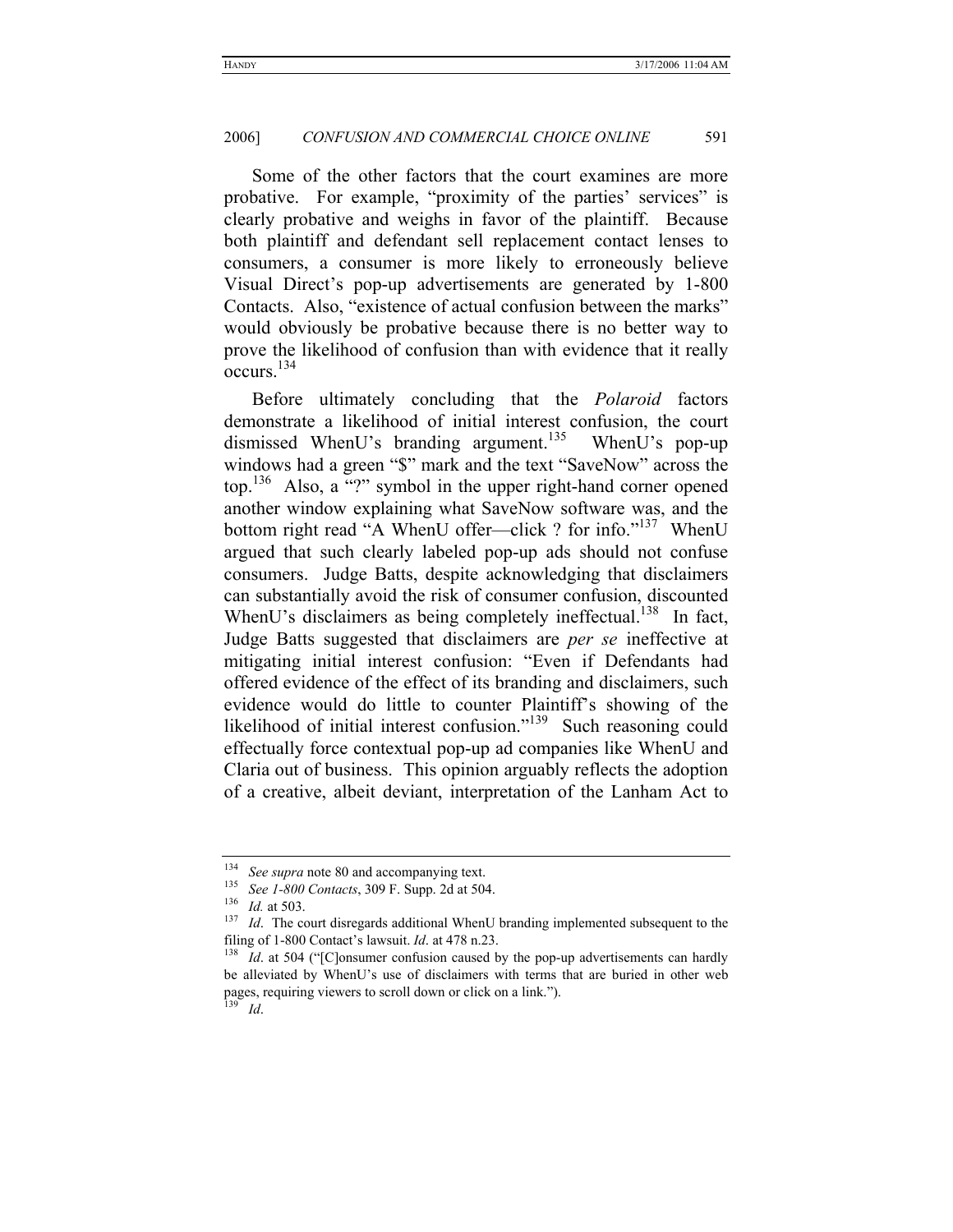advance the policy that pop-up ads are annoying and should be illegal. $140$ 

3. Second Circuit Plays Dumb—Cannot Find Trademarks

The Second Circuit reversed the Southern District, dismissing  $1-800$  Contacts' trademark infringement claims.<sup>141</sup> Unfortunately, the court balked at an opportunity to specifically address Judge Batts' assertion that actionable trademark use does not require a source-identifying component, and instead chose to dismiss the issue by holding no trademarks were used, commercial or otherwise, by WhenU.<sup>142</sup> According to the Second Circuit, According to the Second Circuit, WhenU's SaveNow directory does not use 1-800 Contacts' trademarks, but rather only uses the company's website address.<sup>143</sup> The addition of the "www" and ".com" to 1-800 Contacts' trademark "transform[s] 1-800's trademark—which is entitled to protection under the Lanham Act—to a word combination that functions more or less like a public key to  $1-800$ 's website."<sup>144</sup> The Second Circuit even suggested that the similarity between 1- 800 Contacts' trademark and its website address was mere "happenstance,"<sup>145</sup> as if companies fail to recognize that Web users "often assume, as a rule of thumb, that the domain name of a particular company will be the company name followed by ".com"<sup>146</sup>. Such reasoning clashes with a long line of cases that

<sup>140</sup> *See*, *e.g.*, Geoffrey D. Wilson, *Internet Pop-Up Ads: Your Days are Numbered!: The Supreme Court of California Announces a Workable Standard for Trespass to Chattels in Electronic Communications*, 24 LOY. L.A. ENT. L. REV. 567, 571–72 (2004) (providing a list of online articles that illustrate the public's disdain for pop-ups).<br><sup>141</sup> 1-800 Contacts, Inc. v. WhenU.com, Inc., 440 F.3d 400, 413 (2d Cir. 2005).

<sup>&</sup>lt;sup>142</sup> See Id. at 409 (emphasizing the difference between using 1-800 Contacts' Web site address in WhenU's directory and using the 1-800 Contacts' trademark itself).  $^{143}$  *Id.* at 408–09.

<sup>&</sup>lt;sup>144</sup> *Id.* The Second Circuit also explicitly limited the scope of its decision, holding that "in order for WhenU to capitalize on the fame and recognition of 1-800's trademark . . . it would have needed to put the actual trademark on the list." *Id.*<br><sup>145</sup> *Id.* at 410.<br><sup>146</sup> Brookfield Commc'ns v. West Coast Entm't Corp., 174 F.3d 1036, 1045 (1999)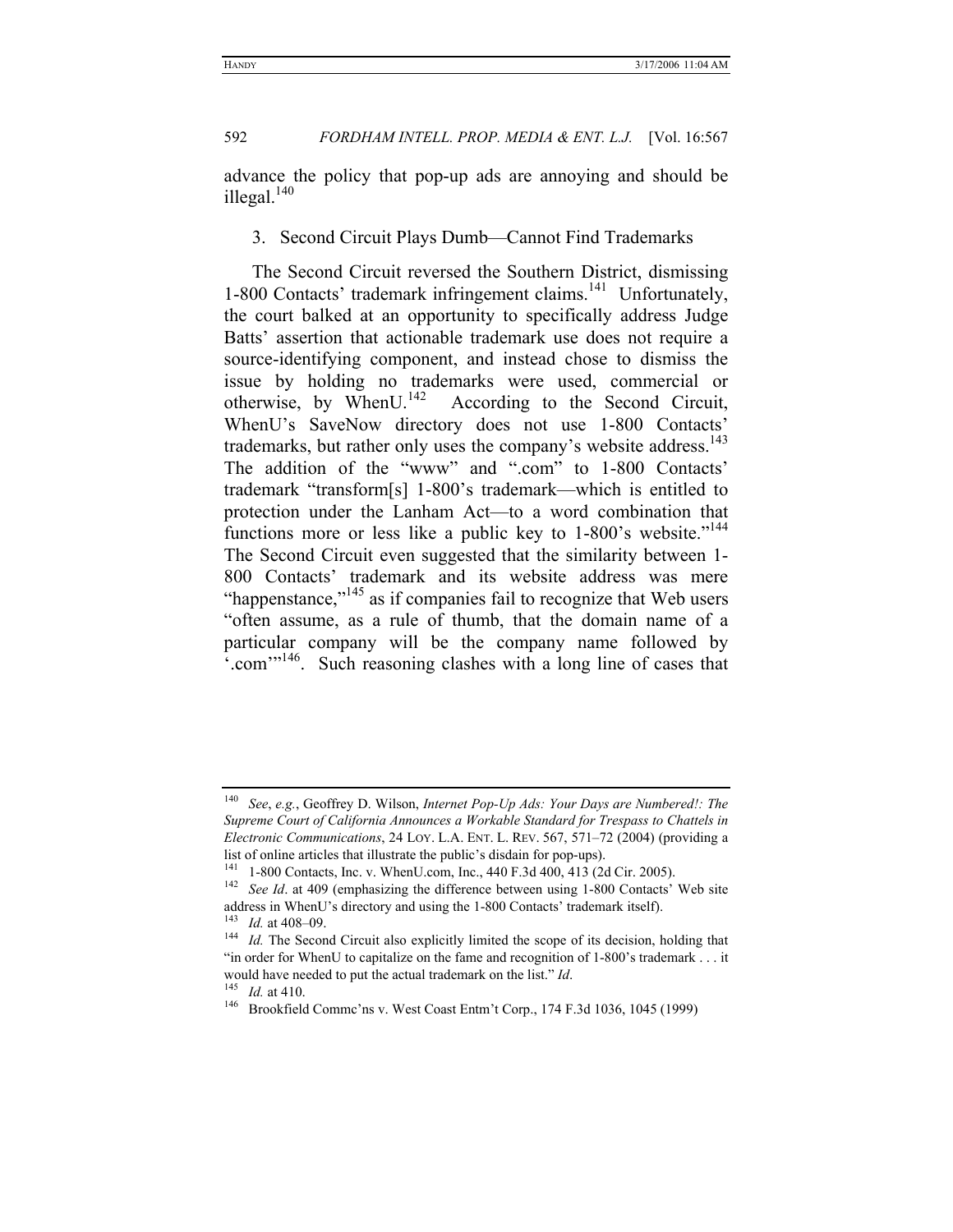recognize the source identification function of domain names incorporating trademarks.<sup>147</sup>

The Second Circuit also reversed the Southern District's finding that WhenU used 1-800 Contacts' trademark by virtue of its contemporaneous placement with the 1-800 Contacts website.<sup>148</sup> Again, the Second Circuit's reversal is contingent upon its reasoning that WhenU's pop-ups are triggered by 1-800 Contacts' website address, not its trademark.<sup>149</sup> According to the court, "the contemporaneous display of the [pop-up and 1-800 Contacts' website] is the result of the happenstance that 1-800 chose to use a mark similar to its trademark as the address to its web page."

Such a questionable distinction between a trademark and a domain name that incorporates the trademark highlights the fact that the Second Circuit painstakingly tried to limit its holding to the pop-up cases without interfering with those addressing banner ads.<sup>150</sup> In doing so, the holding focuses more on the specific technology of pop-ups rather than the discordant use in commerce interpretations in the district court cases reviewed above.<sup>151</sup> Therefore, the Southern District's general analysis can continue to be endorsed by other courts addressing the legality of contextual banner ads.152

<sup>147</sup> *See*, *e.g.*, Paccar Inc. v. Telescan Technologies, L.L.C., 319 F.3d 243, 250 (6th Cir. 2003) (citing a series of cases that recognize that domain names can identify the source or sponsorship of a website and are worthy of Lanham Act protection)<br>  $^{148}$  1-800 Contacts, Inc., 414 F.3d at 410.<br>  $^{149}$  Id.<br>
The Second Circuit unequivocally stated that its opinion does not address whether or

not the inclusion of the actual 1-800 Contacts trademark in the SaveNow directory would constitute an infringing trademark use. *Id.* at 409 n.11.<br><sup>151</sup> See *supra* Parts II.C.1, II.C.2.<br><sup>152</sup> See Gov't Employees Ins. Co. v. Google, Inc., 330 F. Supp. 2d 700, 703 (E.D. Va.

<sup>2004) (</sup>finding Judge Batts' decision in *1-800 Contacts*, *Inc. v. WhenU.com* "better reasoned" than the *U-Haul* and *Wells Fargo* cases); *see also* Google Inc. v. American Blind & Wallpaper Factory, Inc., 2005 U.S. Dist. LEXIS 6228 (N.D. Cal. Mar. 30, 2005) (denying Google's motion to dismiss trademark infringement claims because its Adwords program does not use American Blind's trademarks in commerce, noting its approach is consistent with that taken by the Eastern District of Virginia in *Government Employees Insurance Co. v. Google*, *Inc.*).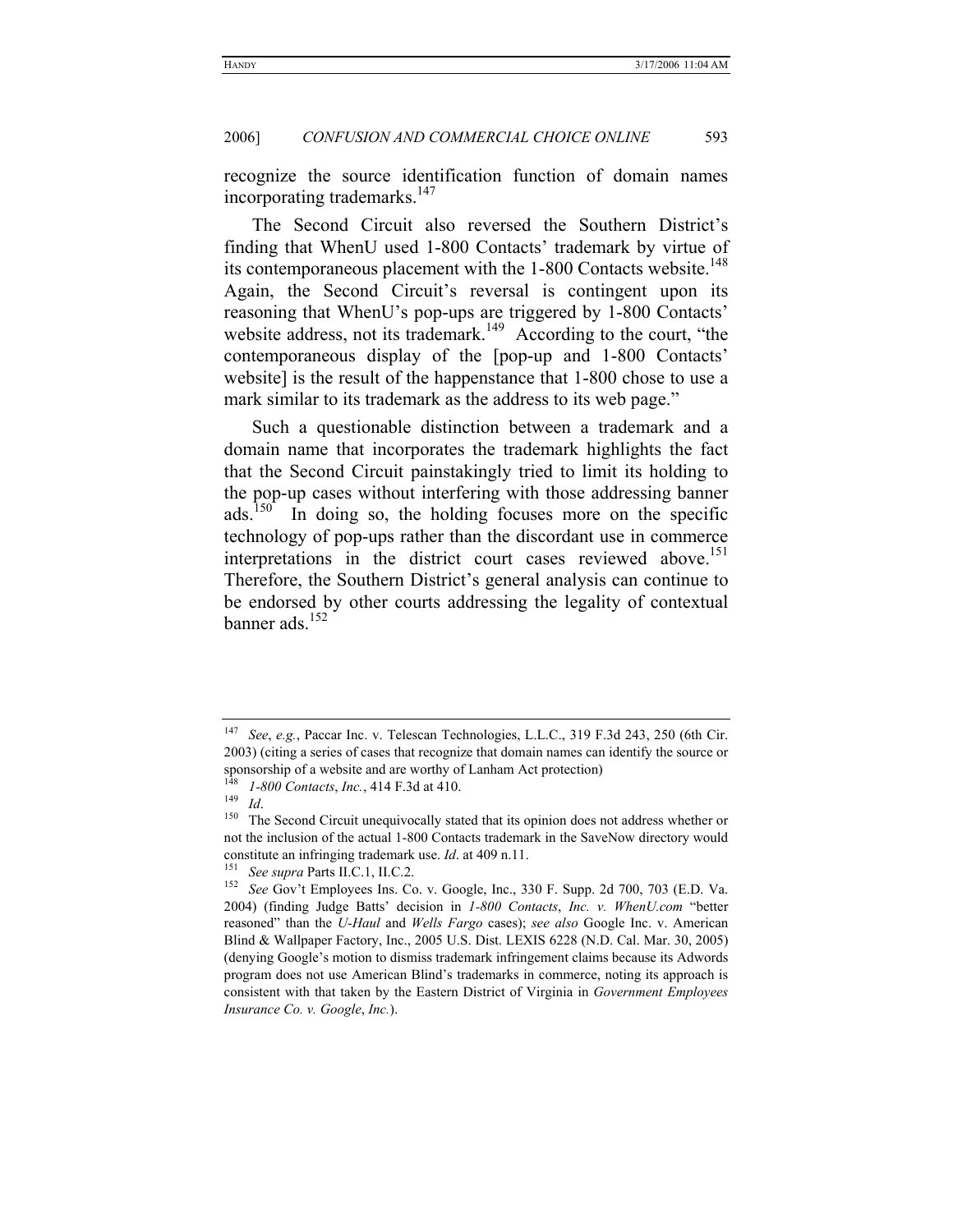#### III. WHY THE INITIALLY CONFUSED SHOULD GET A CLUE

The Internet is a unique and wholly new medium of worldwide human communication. The parties and the Court are conversant with the workings of the Internet, as well as with the constantly expanding body of law that seeks to craft a legal contour for it. The Court is mindful of the difficulty of applying well-established doctrines to what can only be described as an amorphous situs of information, anonymous messenger of communication, and seemingly endless stream of commerce. Indeed, the very vastness, and manipulability, of the Internet forms the mainspring of plaintiff's lawsuit.<sup>153</sup>

The above cases illustrate the judiciary's attempt to reconcile the new technology of the Internet with longstanding legal doctrines. However, if what is legal in brick-and-mortar is made illegal online, perhaps courts have inadvertently changed, rather than adapted, jurisprudence in response to new technologies.

# *A. The Danger of Liberal Findings of Trademark Use in Commerce*

The Lanham Act clearly states that liability results from the "use in commerce" of a mark that "is likely to cause confusion."<sup>154</sup> The first two WhenU cases discussed interpreted use in commerce as requiring trademark use that identifies the source of goods or services. If the ordinarily prudent purchaser, as a result of such source identifying use, is likely to be confused regarding the true origin of the good or service, trademark infringement is found, barring a proper fair use defense.<sup>155</sup> Judge Batts in *1-800 Contacts, Inc. v. WhenU.com* disagreed, finding actionable use in commerce that not only lacked a source identifying function, but was not even cognizable to the ordinarily prudent purchaser.<sup>156</sup>

<sup>153</sup> Playboy Enters., Inc. v. Netscape Commc'ns Corp., 55 F. Supp. 2d 1070, 1073–74 (C.D. Cal. 1999) (internal quotations and citation omitted).<br> $^{154}$  15 U.S.C. § 1114 (2000).

<sup>&</sup>lt;sup>155</sup> See supra Part II.C.1.<br><sup>156</sup> See supra Part II.C.2.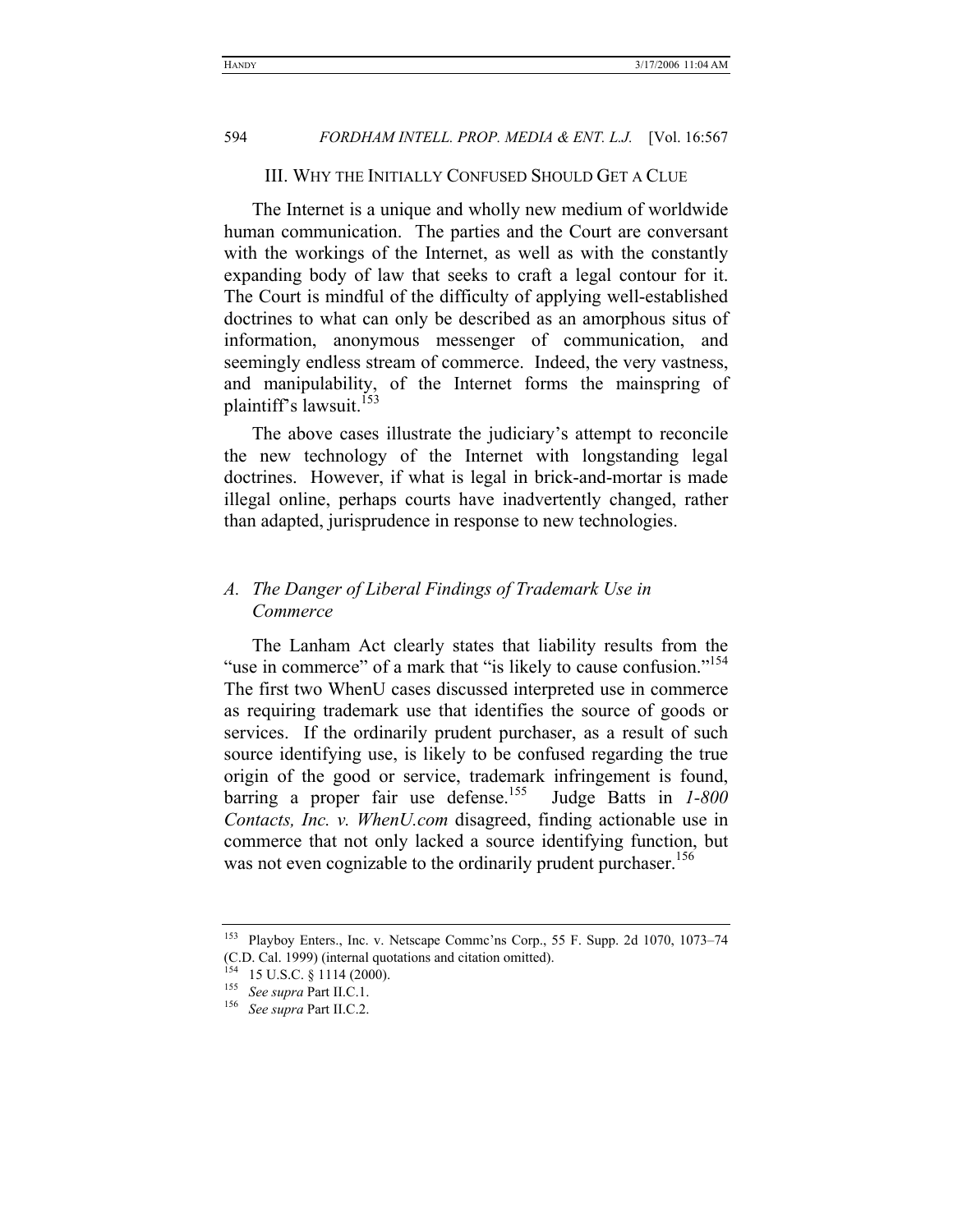Recall Judge Berzon's concurrence in *Playboy Enterprises, Inc. v. Netscape Communications* where she analogized Netscape's banner advertisements to a Macy's department store customer faced with choices between competing brands.<sup>157</sup> If it could be shown that Charter Club selected its display location by noting where the Calvin Klein display was, in other words by "using" the Calvin Klein trademark to position itself nearby, would that constitute actionable use in commerce?<sup>158</sup> Charter Club does not feature the Calvin Klein logo on any of its clothing or displays. But, use in commerce may be found by virtue of its strategic placement near Calvin Klein, and consumers see both brands simultaneously.<sup>159</sup> Now, the only prerequisite left for infringement is proving likelihood of confusion, and only a minimal amount of evidence demonstrating actual confusion is required to do so.<sup>160</sup> Therefore, should trademark law *ever* require Charter Club to select floor space based only on the generic department (e.g. men's clothing), and remain completely ignorant of the precise locales of specific brands? Certainly not.

The above scenario illustrates how irrationally a liberal use in commerce doctrine transcribes to the brick-and-mortar world and why non-source identifying use in commerce is unique to the Internet. From a policy standpoint, having different standards for what constitutes use in commerce online versus offline does not promote the fundamental goals of the Lanham Act because it does nothing to "protect the ability of consumers to distinguish among competing producers."<sup>161</sup> In fact, this harms rather than protects consumers because it deprives them of the right to see competing producers at all.

<sup>&</sup>lt;sup>157</sup> See supra note 86 and accompanying text.<br><sup>158</sup> C.f. supra Part II.C.2 (finding trademark use because Vision Direct used 1-800 Contacts' trademark to launch its advertisement alongside the 1-800 Contacts webpage). 159 *C.f. supra* note 122 and accompanying text (finding trademark use because Vision

Direct's advertisement appears alongside the 1-800 Contacts website "on which [its] trademark appears").

<sup>160</sup> *See supra* note 80 and accompanying text. Just as search engine users may not understand the difference between normal query results and paid advertising and assume one is sponsored or endorsed by the other, *see infra* note 145, Macy's customers might mistakenly believe that Charter Club is another brand name distributed under Calvin Klein's parent company, Phillips-Van Heusen Corporation.

<sup>&</sup>lt;sup>161</sup> See supra note 39 and accompanying text.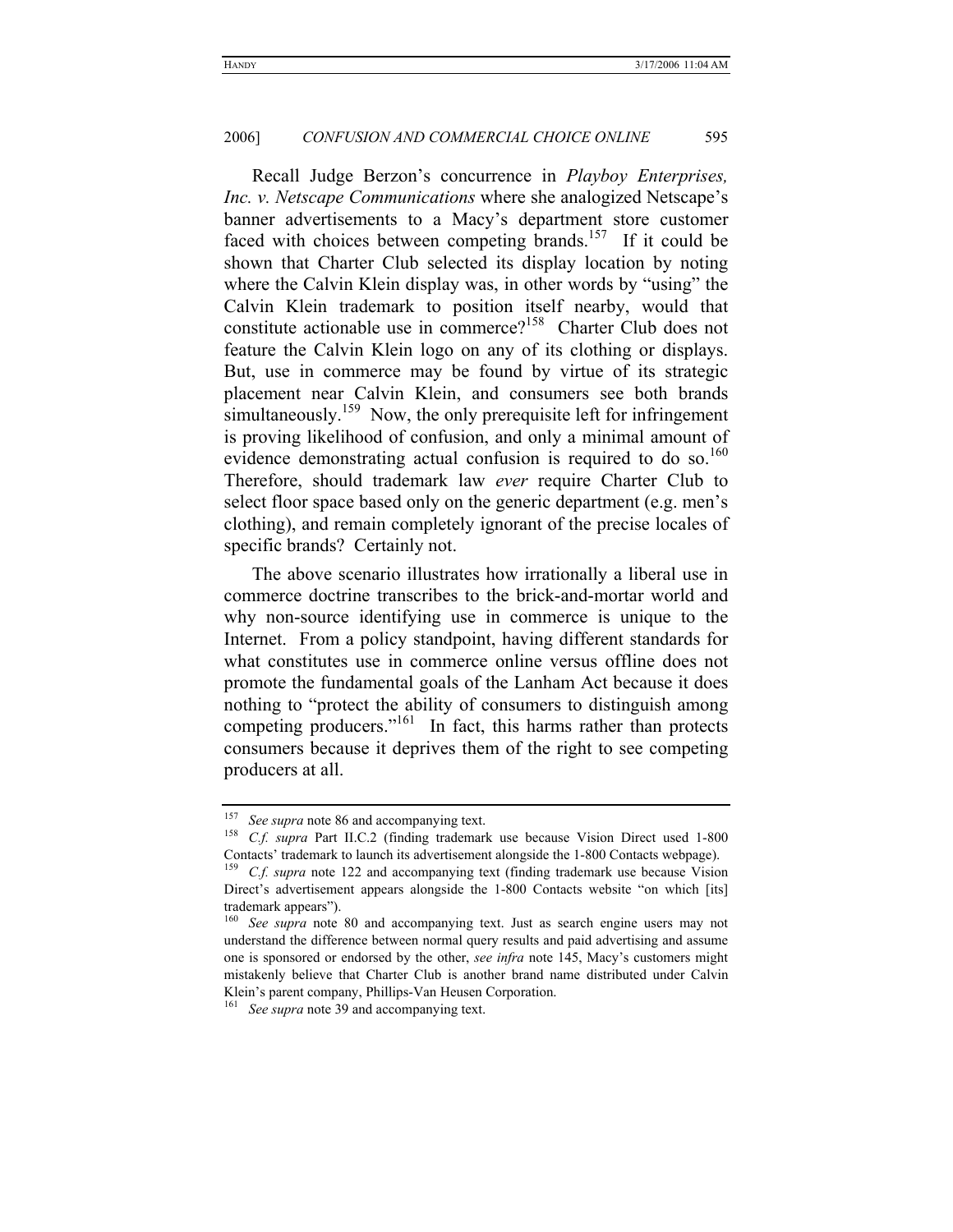If use in commerce does not even have to identify or distinguish products or services, then such use can be found in virtually every software program that maps brands to product categories. Any court with the patience to read source-code can find use in commerce, effectively eliminating it as a prerequisite for infringement. Under such a scenario, the initially confused really must get a clue because their ignorance can single-handedly determine whether a defendant is liable for trademark infringement or unfair competition.<sup>162</sup>

#### *B. What About Fair Use?*

Trademark use that is embedded within a program to trigger contextual advertisements does not satisfy the requirements of either classic or nominative fair use.<sup>163</sup> Such use does not qualify as classic fair use because the trademarks are used within hidden software code to map brands to general product or service categories, not to describe the overall software itself,<sup>164</sup> It also fails the first prong of the nominative fair use test which requires that the product or service not be readily identifiable without the trademark.<sup>165</sup> For example, Google does not need to refer to every trademark used within Adword's code to describe its function or purpose—the contextual advertising service and the technical underpinnings behind it are completely distinct.

These fair use exceptions clearly were not established with non-source identifying trademark use in mind, and will not provide a defense against the initially confused. This is not surprising because what constitutes trademark use in commerce online has been broadened from the doctrine's offline counterpart. As the

<sup>&</sup>lt;sup>162</sup> A recent survey suggests that Web users are still not particularly adept at distinguishing unbiased search results and paid advertising. *See* WIRED.COM, *at* http://www.wired.com/news/culture/0,1284,66374,00.html (Jan. 23, 2005) ("[O]nly 38 percent of web searchers even know of the distinction [between unbiased and paid advertising], and of those, not even half —47 percent—say they can always tell which are paid. That comes out to only 18 percent of all web searchers knowing when a link is paid.").<br><sup>163</sup> See supra Part II.A.3.

<sup>&</sup>lt;sup>164</sup> Classic fair use is trademark use that only describes the good or service of the party accused of infringement. *See supra* Part II.A.3. 165 *See supra* Part II.A.3.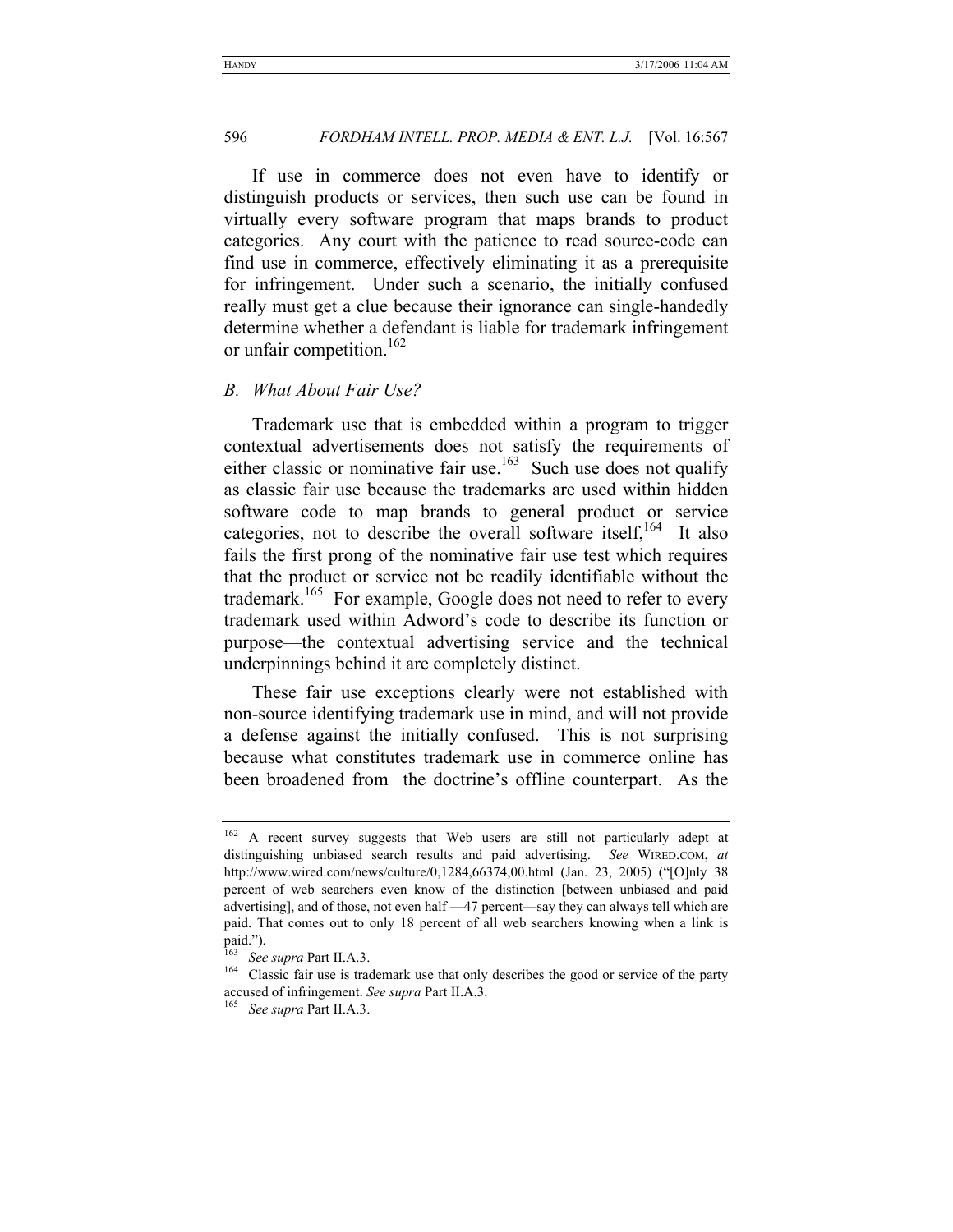Charter Club and Calvin Klein hypothetical demonstrates, nonsource identifying use in commerce is nonsensical in the brickand-mortar world.<sup>166</sup> Therefore, any fair use exceptions to nonsource identifying use will be inapposite because such use should not be considered actionable in the first place.

## *C. How Much Goodwill Does it Take to Click an Ad?*

The *Brookfield* analogy has been heavily criticized as being inapplicable to the realities of the Internet. According to the court in *Bihari v. Gross*,

The harm caused by a misleading billboard on the highway is difficult to correct. In contrast, on the information superhighway, resuming one's search for the correct website is relatively simple. With one click of the mouse and a few seconds delay, a viewer can return to the search engine's results and resume searching for the original website.<sup>167</sup>

Supporters of the billboard analogy may argue that liability under the Lanham Act should not be contingent on how convenient it is for a consumer to resume his or her initial search. The misappropriation of goodwill should not be excused online, but punished elsewhere. However, the difference in the relative hardship between driving back onto the highway versus clicking the browser back button is relevant. Because clicking back and forth between links, webpages, and other browser windows is so effortless, the decision to click a pop-up or banner advertisement does not usually give rise to the same level of conscious decisionmaking that exiting a highway does. Clicking on a hyperlink takes about as much exertion as changing the television station with a remote control. Conversely, most individuals do not casually exit a highway without good reason.

Therefore, affording a competitor with "crucial credibility during the initial phases of the deal," may not depend upon the misappropriation of anything besides screen space.<sup>168</sup> If courts continue to insist that use in commerce does not have to be either

<sup>166</sup> *See supra* Part II.A. 167 119 F. Supp. 2d 309, 320 n.15 (S.D.N.Y. 2000). 168 *See supra* note 61.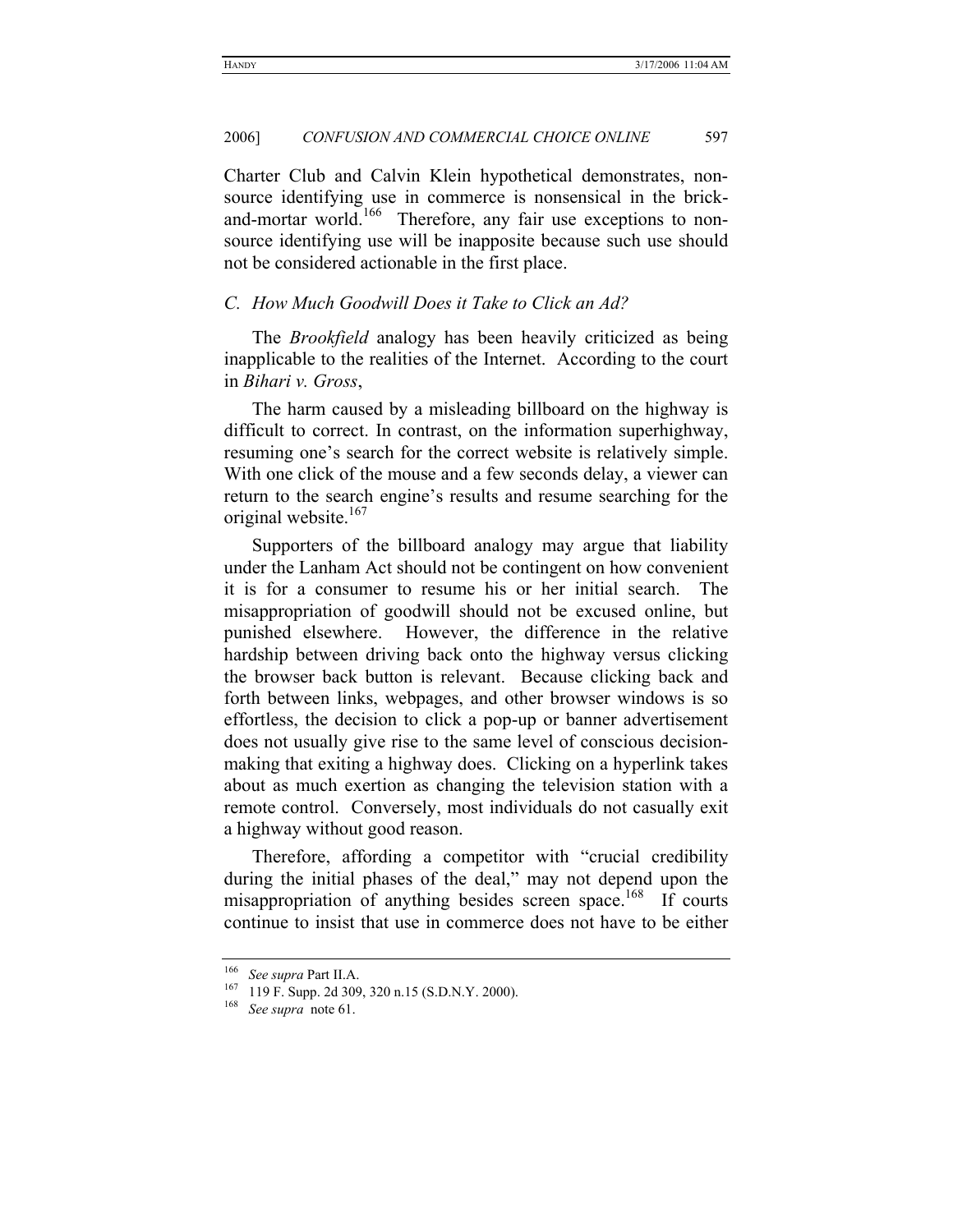source-identifying<sup>169</sup> or cognizable to the ordinarily prudent purchaser,<sup>170</sup> the initial interest confusion inquiry should at least acknowledge the realities of Web browsing habits and assess whether it is misappropriated goodwill or merely halfhearted clicking that diverts potential customers. Trademark law should only be interested in policing the former.

# *D. Why the Metatag Cases Properly Adapt the Lanham Act to the Internet*

It is worth noting that the metatag cases are distinguishable from the banner ad and pop-up cases because of what metatags are: code describing the contents of a webpage that "serve[s] as a cataloging system for a search engine.<sup> $517\overline{1}$ </sup> Therefore, using a competitor's trademark in a metatag is the online equivalent of an independent video rental store posting a "Blockbuster" sign in its window.<sup>172</sup> Because this is actionable in the brick-and-mortar world, it should be actionable online.<sup>173</sup>

Consider the *Niton Corp. v. Radiation Monitoring Devices, Inc.* case where Radiation Monitoring Devices, Inc. ("RMD") copied Niton's metatags verbatim.<sup>174</sup> As a result, entering the phrase "home page of Niton Corporation" on a search engine generated a query results list that included more of RMD's websites than Niton's.<sup>175</sup> The trademark use in commerce by RMD was not a "pure machine linking function," but did "identify or distinguish products or services" because this is precisely what metatags do. Therefore, this was a proper adaptation of the Lanham Act to metatags; what is illegal offline was held illegal online.

<sup>&</sup>lt;sup>169</sup> See supra Part II.C.2.<br><sup>170</sup> See supra Part II.B.2, note 126.<br><sup>171</sup> See supra notes 57–59 and accompanying text.<br><sup>172</sup> Furthermore, although the trademarks within the metatags are facially hidden like those in the banner ad and pop-up cases, the use of the trademarks is targeted to and recognized by the Web user: each website in the query results list claims to be categorically similar to the user's trademark search term which is prominently displayed at the top of the list.

<sup>173</sup> Of course, this is actionable only upon a showing of likelihood of confusion. 174 *See*, 27 F. Supp. 2d 102 (D. Mass. 1998). 175 *Id*. at 104.